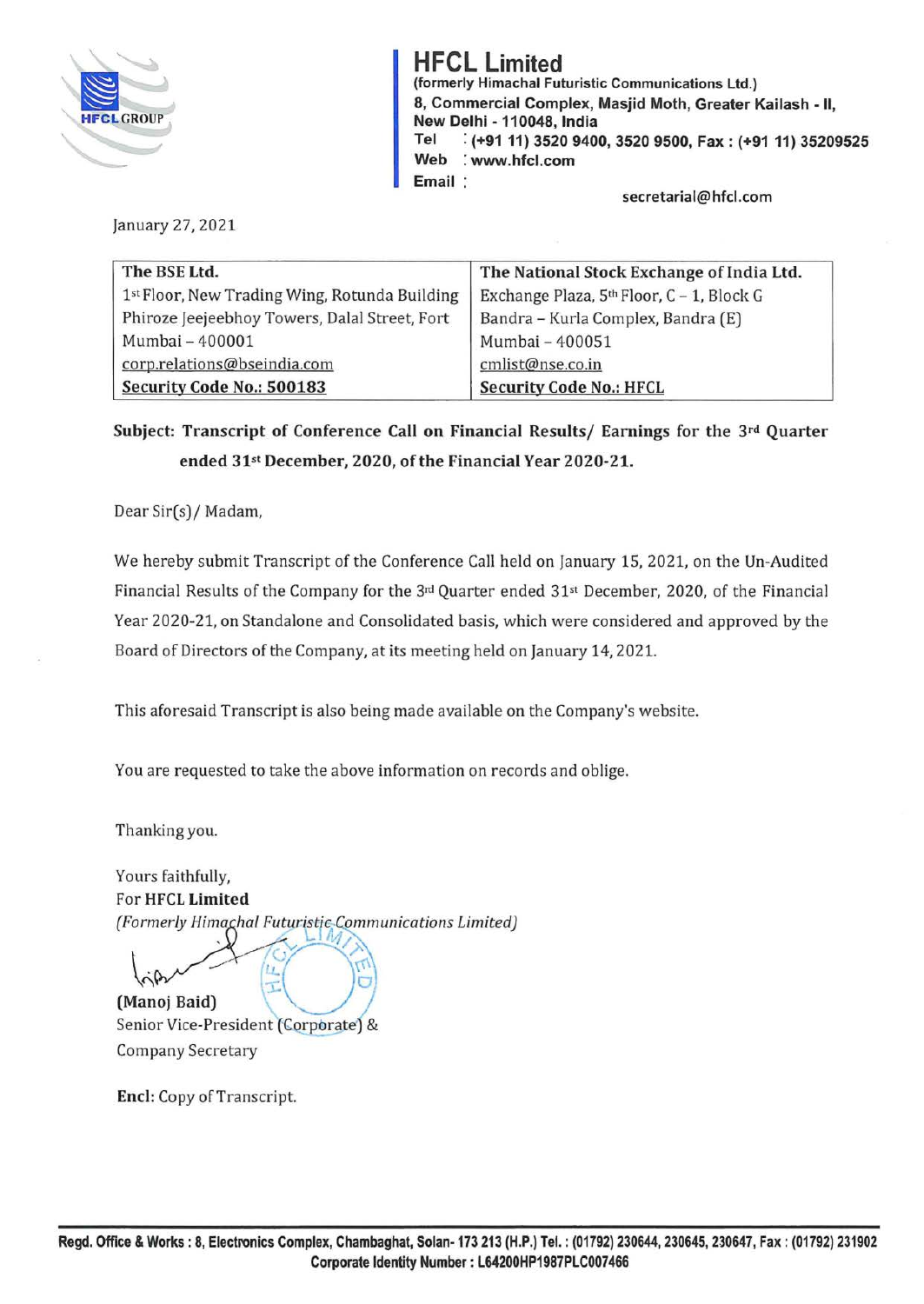

# **"HFCL Limited Q3 FY-21 Earnings Conference Call"**

**January 15, 2021**



**MANAGEMENT: MR. MAHENDRA NAHATA – PROMOTER & MANAGING DIRECTOR, HFCL LIMITED MR. V. R. JAIN – CFO, HFCL LIMITED MR. AMIT AGARWAL – HEAD (INVESTOR RELATIONS), HFCL LIMITED**

**MODERATOR: MR. NEERAV DALAL - MAYBANK KIM ENG SECURITIES**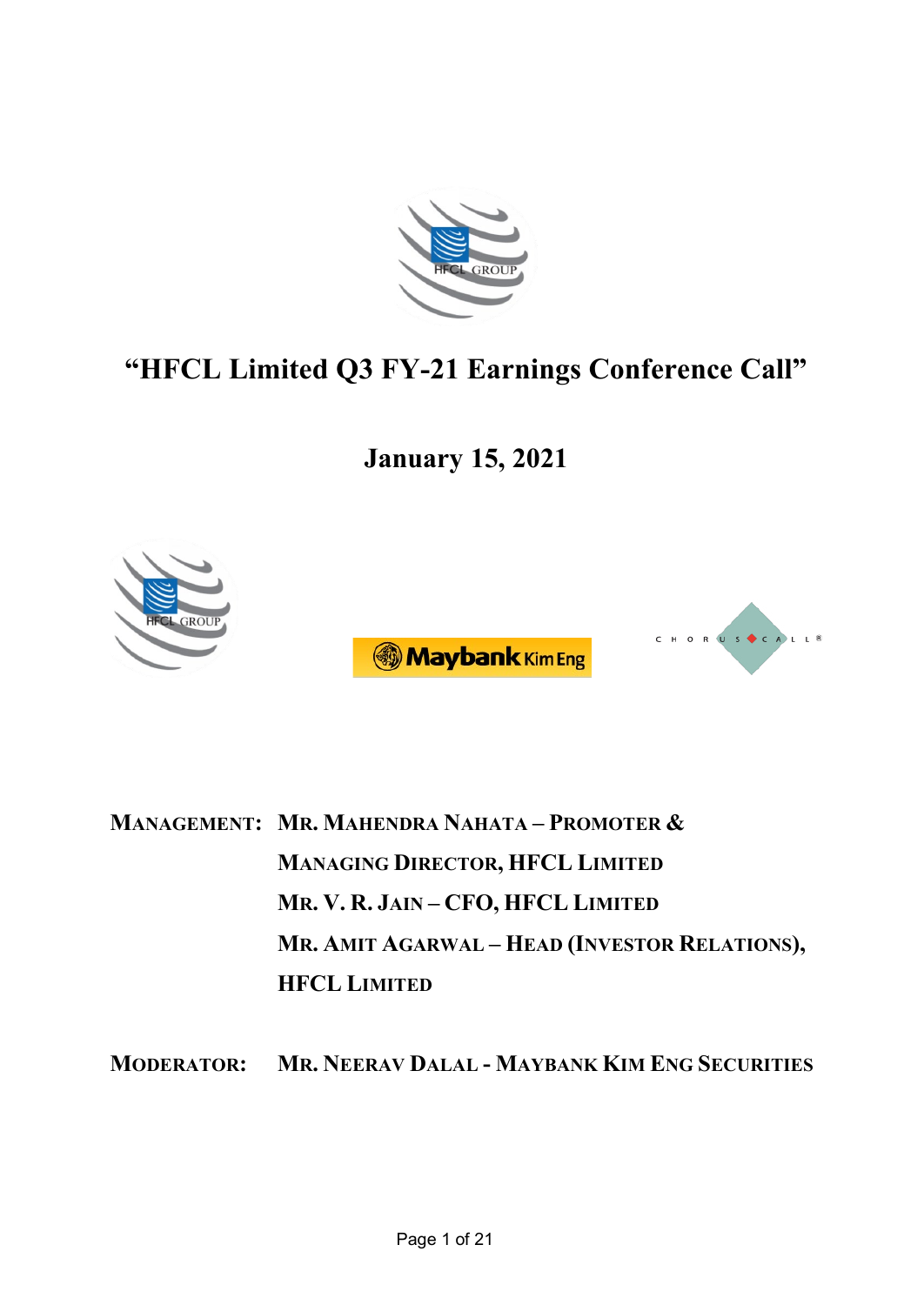

| <b>Moderator:</b> | Ladies and gentlemen good day and welcome to the HFCL Limited Q3 FY21 Earnings Conference         |
|-------------------|---------------------------------------------------------------------------------------------------|
|                   | Call. As a reminder, all participant lines will be in the listen-only mode and there will be an   |
|                   | opportunity for you to ask questions after the presentation concludes. Should you need assistance |
|                   | during the conference call, please signal an operator by pressing '*' then '0' on your touchtone  |
|                   | phone. Please note that this conference is being recorded. I now hand the conference over to Mr.  |
|                   | Neeray Dalal from Maybank Kim Eng Securities. Thank you and over to you Mr. Dalal.                |
|                   |                                                                                                   |

**Neerav Dalal:** Good afternoon, everyone and a very happy new year. Welcome all for the HFCL Limited third quarter FY21 results conference call. My name is Neerav Dalal from Maybank Kim Eng Securities. At the outset I would like to thank the management for giving us the opportunity to host this call.

> Before we begin, I would like to mention a short cautionary statement. Some of the statements made in today's conference call, maybe forward looking in nature. Such forward looking statements are subject to risks and uncertainties which could cause actual results to differ from those anticipated. Such statements are based on the management's beliefs as well as assumption made by and information currently available to the management. Audiences are cautioned not to place undue reliance on these forward-looking statements in making any investment decision.

> The purpose of today's earnings call is purely to educate and bring awareness about the Company's fundamental business and a financial overview of the quarter under review. Now I would like to introduce you to the management participating in today's Earnings Call. We have with us Mr. Mahendra Nahata - Promoter and Managing Director, Mr. V.R. Jain – Chief Financial Officer and Mr. Amit Agarwal – Head (Investor Relations). I will now hand over the call to Mr. Mahendra Nahata for his opening remarks. Thank you.

**Mahendra Nahata:** Thank you Neerav for your kind introduction. Good afternoon, everyone and a warm welcome to the earnings call of the Company for the third quarter and nine months ended 31<sup>st</sup> December, 2020. Please note that Q3FY21 Quarter Results, Press Release and Earnings Presentation have been mailed across to you and these are also available on the websites of the Company and stock exchanges. I hope you have had the opportunity to glance through the highlights of the performance for third quarter of financial year 21.

> Our focus has always been on growth avenues and to invest in innovation, thereby creating value for our stakeholders. I would like to start by highlighting Q-o-Q milestones achieved by your Company in the last quarter. During the quarter we commenced production of optical fiber cables for fiber to home applications from our newly setup FTTH cable manufacturing Facility at Hyderabad. I take pride in stating that with the commencement of this production Facility your Company is now the largest manufacturer of FTTH cables in India with the capacity of 6 lakh cable kilometers per annum. We plan to further expand this capacity in Hyderabad in next few months. We have also achieved the supply of 1 lakh units of Wi-Fi systems during third quarter of financial year 21, within first year of manufacturing at a record speed. These systems are fully indigenously designed, developed, and manufactured by your Company. We continue to witness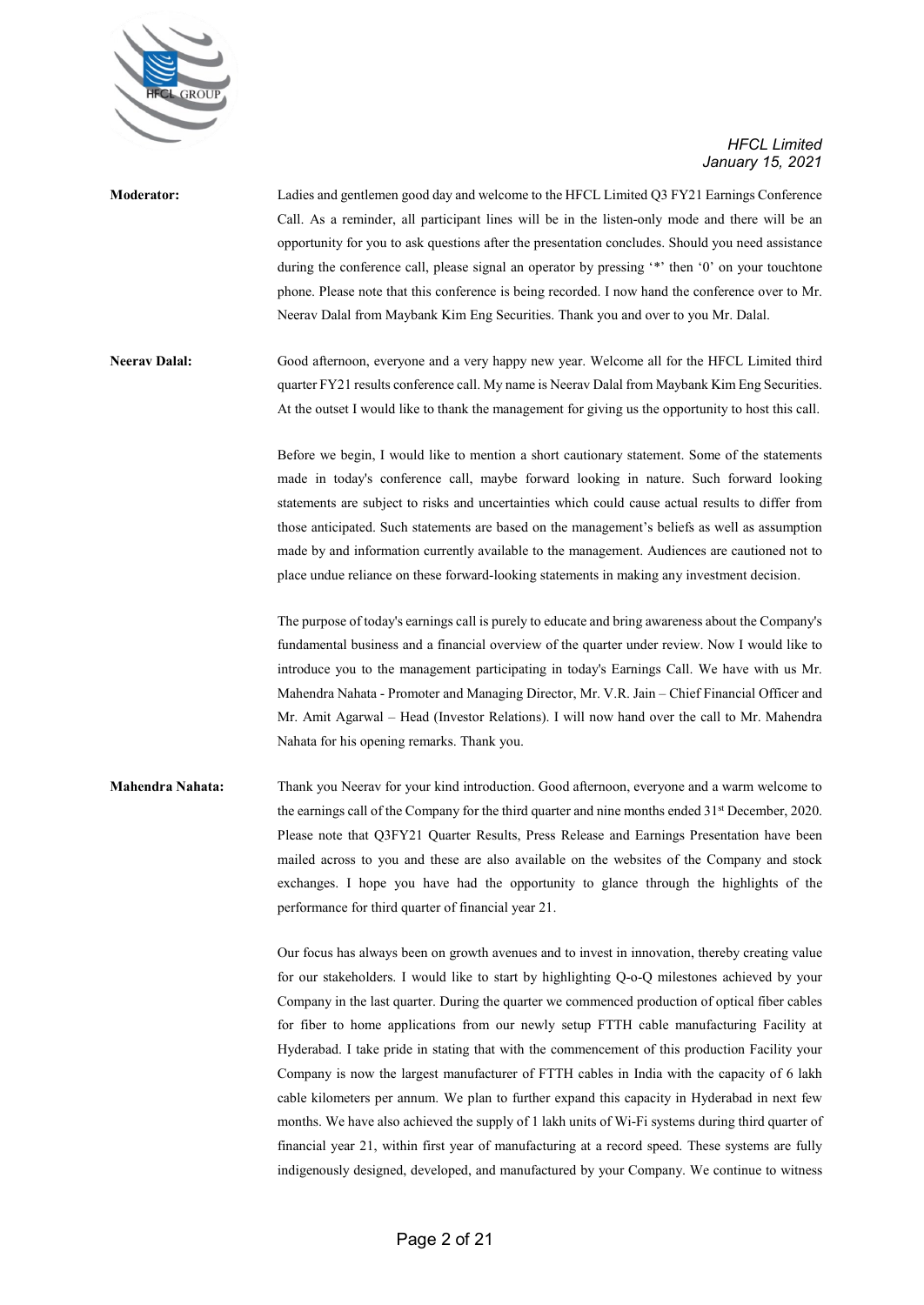

great order inflow for our products from domestic telecom companies, as well as other inquiries from outside India.

We are quite optimistic about the opportunities that lie ahead in the wireless technology space, as we believe that India is on the cusp of digital revolution led by transformational projects like the recently announced PM-WANI in conjecture with BharatNet. I would also like to share with you that we will soon have a host of other Wi-Fi family products that will cater to 5G requirements as well.

Another key highlight during the quarter was that we bagged an order worth Rs.678.50 crores from Larsen & Toubro Limited. The order we bagged was for supply of IT equipment, software solutions, Cloud, management solutions for setting up data centers, security operation centers, network operation centers, and various other equipment and systems. This is a testament of our capabilities to provide high quality products. Our order book has been robust and is maintained at almost two times of previous financial year sales even during these difficult times of pandemic. As of 31<sup>st</sup> of December 2020, our consolidated order book stood at Rs. 7,313 crores.

On the back of catering to the growing orders, the capacity utilization in third quarter of the current financial year has been inching higher which now stands at 95% for our cable manufacturing facilities. Our R&D teams in Goa and Chennai have also developed various new types of cables for local applications as well as export requirement.

I would like to add here some of our new telecom and defence products, are on advanced stage of field trial and are on the verge of being rolled out soon. To add to this, we have already designed Wi-Fi 6 systems and is under testing by a few large telecom operators.

I would like to applaud the efforts of our R&D team which has enabled us to launch superior products in a reasonably quick timeframe. R&D is one of our key pillars as it not only helps us launch high quality products but also gives the edge to stay ahead of competition by innovating new products. Our focus on innovation has yielded a growing pipeline of products like electronic fuses, electro optic devices, software defined radios, switches, routers, intelligent antenna systems, ground surveillance radars to cater to global market demands. Our R&D teams in Goa and Chennai have also developed various new types of cables for catering upcoming demand of such cables in India and abroad.

Owing to COVID-19, there has been a thrust on digital transformation all over the world which has advanced the need for high speed communication networks like 5G. We believe that 5G will lead to a fundamental shift in the way we live and work. It will have a far reaching impact on industries across verticals, more so when India as a nation is looking to become a \$5 trillion economy by 2025. Then we will need transformation in India's digital infrastructure on a massive scale. All this put together will give immense thrust to telecom business. Driven by this demand, we aim to project India as a next generation innovation and manufacturing hub for telecom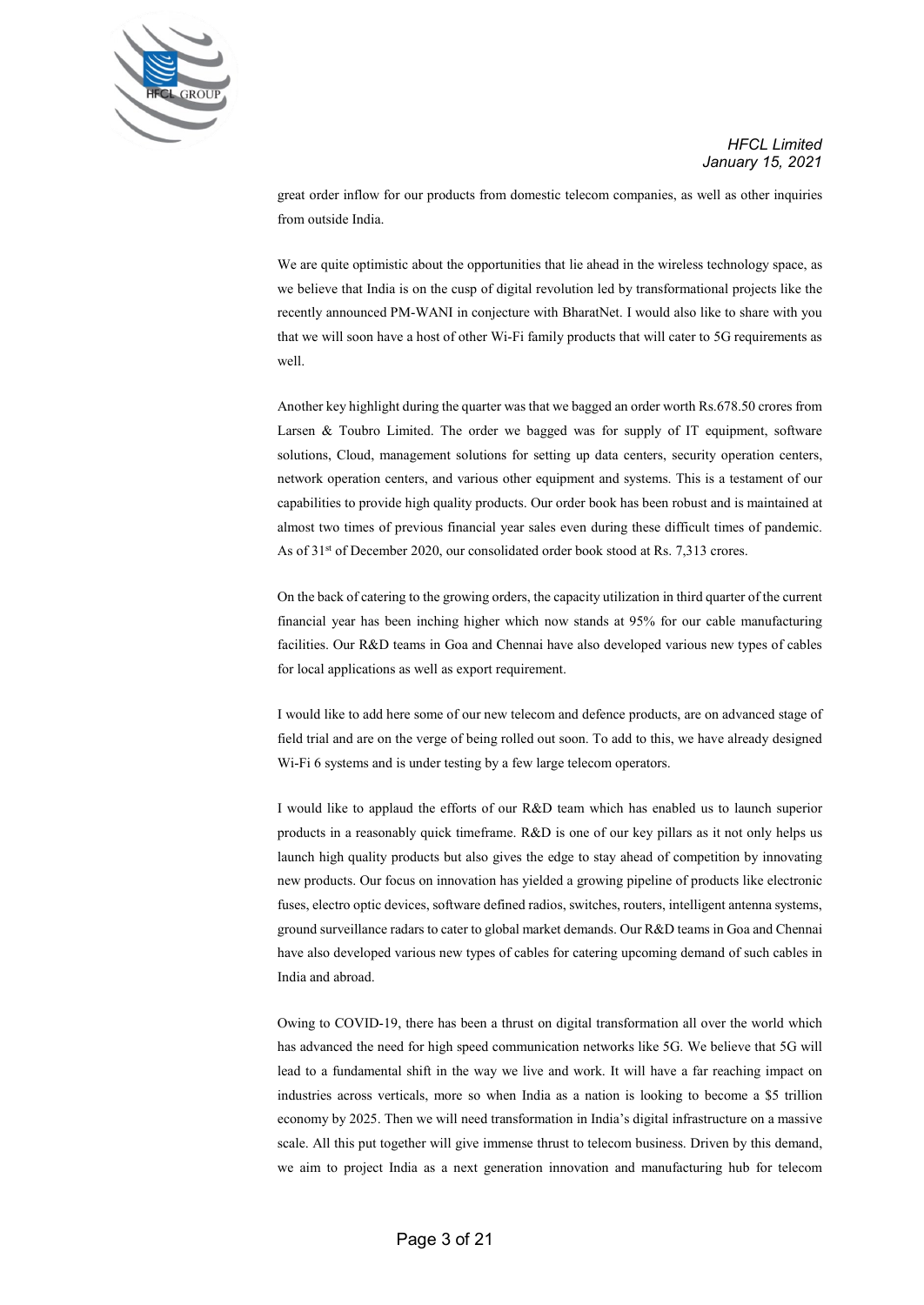

products ahead of the 5G roll-out expected later this year. We as a Company intend to be an integral part of India's digital transformation and a one-stop shop for digital and telecom solution, for which we have laid down a clear part for ourselves, this includes providing world-class next generation products led by innovation. This will help us improve our margins and also stay ahead of the curve along with fulfilling Hon'ble Prime Minister's vision for Atmanirbhar Bharat.

After a challenging first half owing to COVID-19 wherein we still managed to achieve the decent growth against all odds, we have now managed to keep our growth momentum.

Now I would like to run past the consolidated financial highlights of third quarter of financial year 21 and 9-months ended 31st December 2020.

Revenue for third quarter of financial year '21 stood at Rs.1,277 crores as compared to Rs.1,054 crores in the Quarter 2 of financial year 21 thus recording growth of 21%.

EBITDA for quarter stood at Rs.177 crores as compared to Rs.138 crores in the second quarter. EBITDA margin increased by 78 basis points and stands at 13.8% for third quarter financial year 21.

For third quarter financial year 21, profit after tax rose to Rs.85 crores as compared to Rs.53 crores in the second quarter of financial year 21 recording the growth of 59.7%. PAT margins also improved by 160 basis points to 6.64% in third quarter FY21compared to 5.04% in the second quarter of FY21.

Segment revenue for telecom products during the quarter stood at Rs.333 crores as compared to Rs.279 crores for the second quarter of FY 21. We expect revenue from telecom products to keep moving North from here onwards.

Turnkey contracts and services reported a revenue of Rs.944 cores as compared to Rs.776 crores in the second quarter of FY21.

For 9-months ended 31st December, 2020, our revenue stood at Rs.3,032 crores and EBITDA stood at Rs.398 crores and PAT stood at Rs.160 crores.

On the financial performance, I would like to add that our focus is to strive towards improving shareholders value by maintaining our strong return ratio and keeping a check on our gearing ratio.

Like I mentioned focus on R&D and innovation coupled with robust manufacturing and seamless distribution, with dual focus on domestic as well as international business will take your Company forward to a sustainable growth path. With this, I close my remarks and leave the floor open for questions. Thank you very much and wish all of you a very happy new year.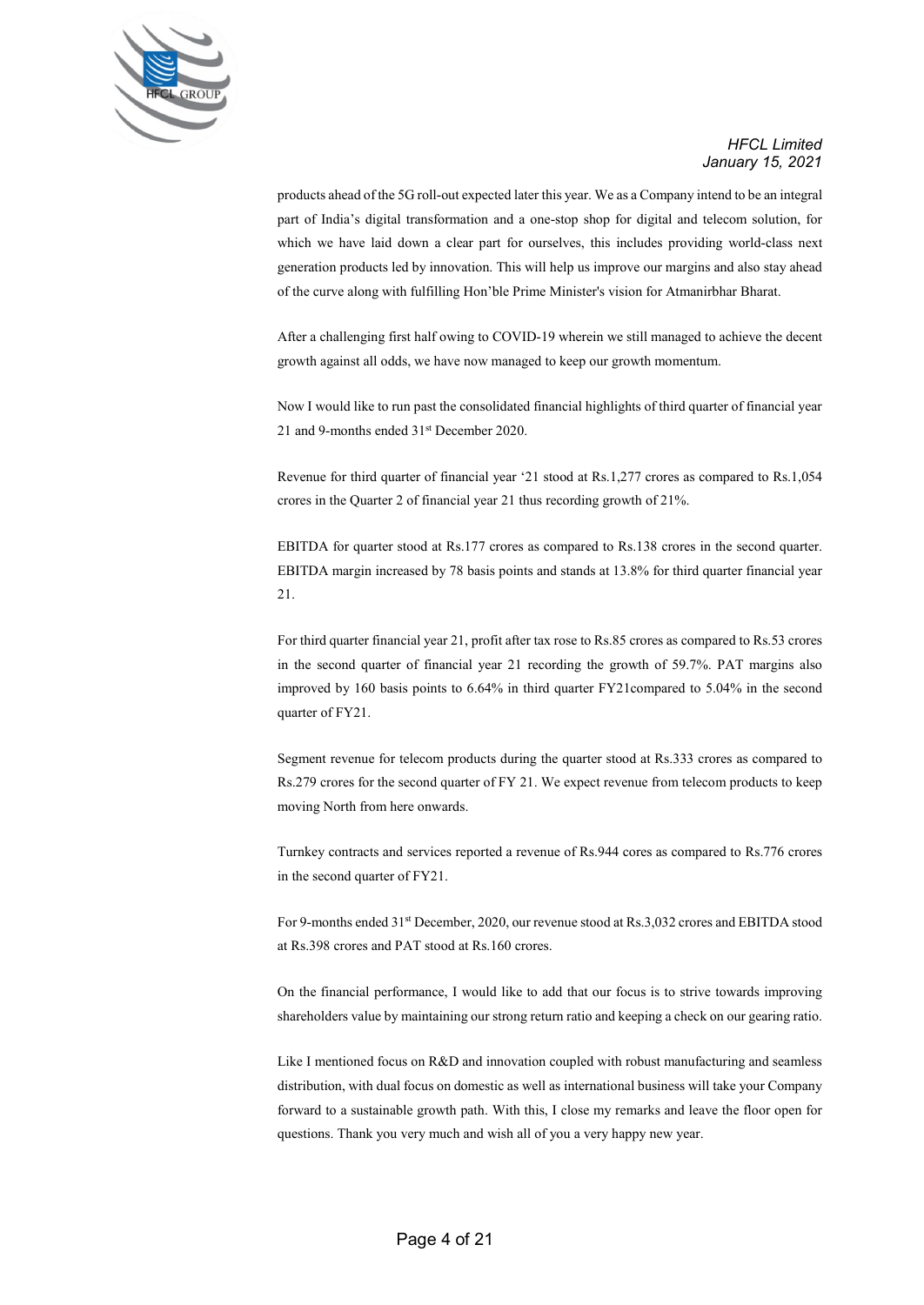

| <b>Moderator:</b>       | Thank you very much. We will now begin the question and answer session. First question is from     |
|-------------------------|----------------------------------------------------------------------------------------------------|
|                         | the line of Hardik Vyas from ET. Please go ahead.                                                  |
| <b>Hardik Vyas:</b>     | Good afternoon sir. I have a few questions. To begin with, the order inflow of pipeline tenders,   |
|                         | how is that looking? Because we have not been seeing any fresh orders apart from the L&T order     |
|                         | that has come in the last quarter. We have not seen any orders come in, so what is the tender      |
|                         | pipeline?                                                                                          |
| <b>Mahendra Nahata:</b> | Look, our orders are not only from tenders but lot of orders for OFC, WiFi and some other projects |
|                         | keep coming from private sectors regularly. The reason they are not announced because they are     |
|                         |                                                                                                    |

not of very high values hence we do not announce it publicly. Don't just go for large orders. Large orders of course, last quarter we have received for Rs.678.50 crores from L&T. A number of smaller orders have come and they will keep on coming. Fibre optic cable like yesterday, we received an order for Rs.70 crores from one customer, another customer we are negotiating for another Rs.70-80 crores. They keep on coming all the time and that's why our order book is ~Rs.7,300 crores. And we do expect certain tenders, we have participated and we are positioned well. I don't want to make a statement for future, but we expect reasonably good amount of orders to come in the current quarter.

**Hardik Vyas:** We have been seeing a lot of large orders coming in FY18-19, hence we thought that the orders have not been coming in. We were wondering that?

**Mahendra Nahata:** Look that specific year large orders came from a particular project for Network For Spectrum Project by Defence services. So that always does not happen at that level. We cannot always compare year to year. We really need to look at the overall order book. Overall order book if we look is twice the revenue of the last year, that's reasonably encouraging. And let me assure you the way the market is right now, telecom market in my opinion is good at this moment of time because of various factors and the reasons which shall lead continuous flow of orders. As you all know, 4G spectrum auction is happening that would lead to further expansion of networks, number one. Number two, after that 5G would come by the end of the year and that would propel the demand to a different level which includes fibre optic cables because the number of cell towers wherever the 5G is there would increase by three times to what it is there in 4G. And there being high throughput, we shall need lot of fibre optic cable or high bandwidth radios to be used for the connectivity, a huge demand for that would come up. Then there would be demand for number of other products like Wi-Fi 6, which your Company has already designed and developed, which is 5G compatible. So fibre optic cable, microwave radios, Wi-Fi systems, there would be huge demand for those things when it comes to 5G. Third FTTH, which is already being rolled out by various private operators and I've told you that we are the largest manufacturers of FTTH cables in India. So further increase in FTTH rollouts would propel demands for fibre optic cables. Fourth, Bharat Net, Wi-Fi and FTTH put together as a single unit because Bharat Net is being rolled out in the next 1,000 days all over the Country and with a mandatory requirement of giving FTTH connections and Wi-Fi connections. So which means the demand of infrastructure, fibre optic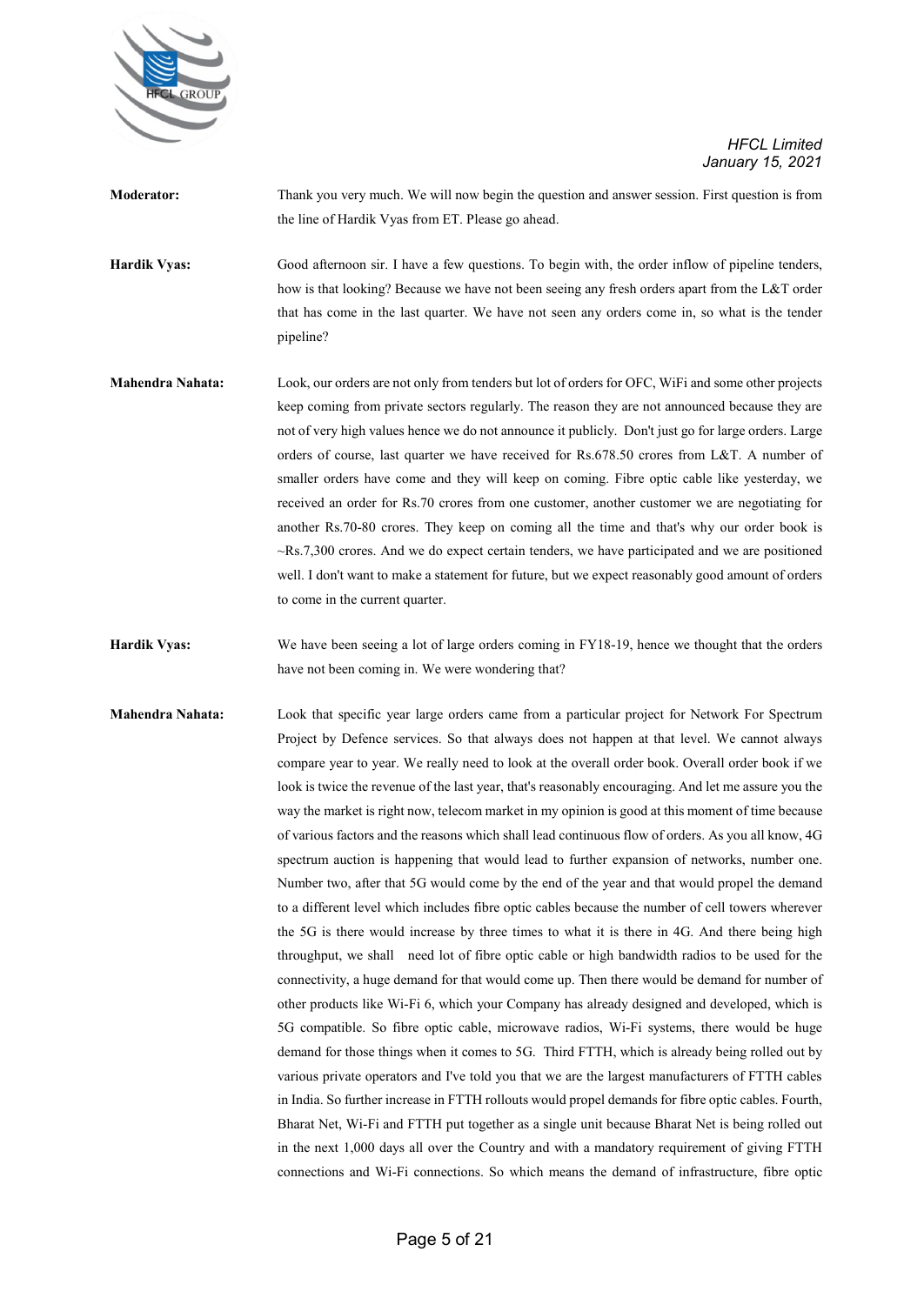

cable, Wi-Fi and FTTH cable as well as electronic equipment which we are also designing, so the whole thing would generate a huge demand opportunity for telecom companies like us. So, if you ask me, I look at the demand very optimistically and order book will continue to grow as much as supply and revenue.

**Hardik Vyas:** So have we reached an execution level of pre-COVID times? And in third quarter have we executed any backlog of orders, that is why the service orders are up quite significantly?

**Mahendra Nahata:** It's already almost up to the pre-COVID levels. Yes, it is up, that's why you see this kind of revenue that we have clocked in Rs.1,277 crores of revenue. Some places which is still slow, it's not as much as for COVID, it was there for the second quarter. Third quarter those areas have been slow because the execution could not take place in COVID time, now there are snow bound, you cannot do execution, they are Leh, Ladakh, North East Tawang and all those areas where the defence projects are getting executed, they have slowed down because of the weather conditions, not for COVID. But it is an impact of COVID in a sense that it could not be executed when COVID was there in the second quarter.

**Hardik Vyas:** Okay. The next question is for the gram panchayats, what is the size of opportunity that we see over the next 1,000 days split between both the products and services.

**Mahendra Nahata:** I cannot tell you specifically a split between products and services, but if you ask me the overall opportunity for, it's not only gram panchayats, it's all the villages. Hon'ble Prime Minister announced all the villages, not gram panchayats, all 650,000 villages, out of which only 125,000 gram panchayats are connected, so rest 5 lakhs villages are yet to be connected. I would say if you take fibre optic cable, Wi-Fi, equipment for optical FTTH network and infrastructure including services, putting the cable on ground or all those kinds of things, it should be somewhere near Rs.40,000 crore opportunity in the next 3 to 5 years.

**Hardik Vyas:** And that would include the Passive Optical Network (PON) products as well?

**Mahendra Nahata:** Yeah, absolutely. That's why I said FTTH related equipment, that's what is PON.

**Hardik Vyas:** And the execution has already begun be it in a smaller way, but the execution has begun?

**Mahendra Nahata:** You have to separate it out. One is what PM announced as a PPP project that is yet to happen. Because I think government is now planning to issue the PPP UIs and all that in the next couple of months. But BharatNet as such is getting executed in different states. Right now execution is going on in various states like Maharashtra where we are supplying fibre optic cables. Telangana, where again we are supplying fibre optic cables, Chhattisgarh where we are supplying, Jharkhand where we are supplying. Then Kerala also some execution is going on by Bharat Electronics. There also we are supplying fibre optic cable. Recently there has been a tender in Tamil Nadu that is expected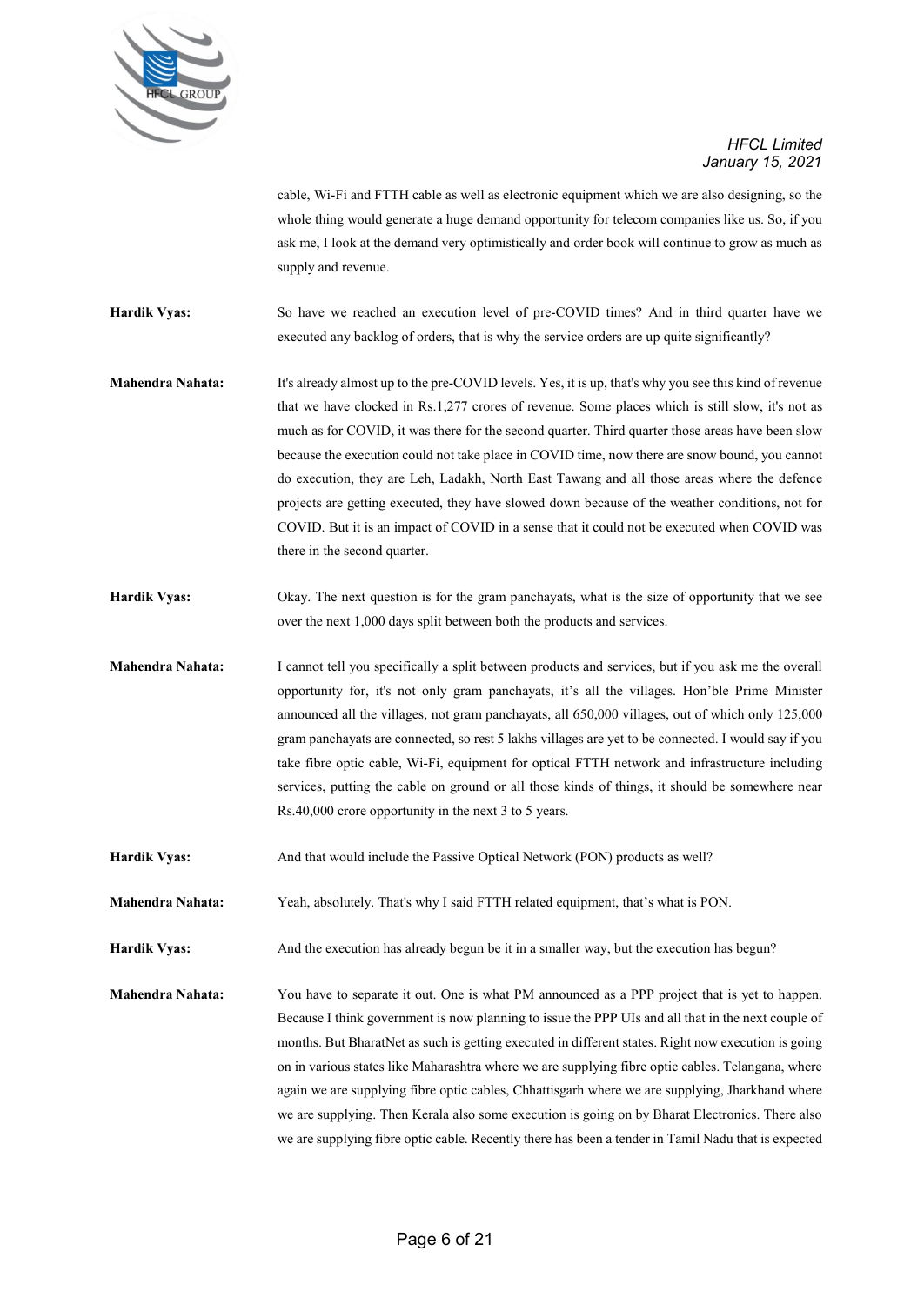

to be awarded in sometime from now; there also we are in a good position to get order for fibre optic cable. So, execution in earlier part of BharatNet is going on.

- **Hardik Vyas:** Last two questions from me. The first is, can we get a split of the product revenue from Wi-Fi and six-Wi-Fi.
- **Mahendra Nahata:** I can send you the number which I don't have right now, product revenue I would say; product revenue has been Rs.333 crores, turnkey revenue Rs.944 crores.
- **Hardik Vyas:** No, that we have. I just wanted the product segment revenue split between different types of products produced and developed by HFCL?
- **Mahendra Nahata:** Yeah, there are two kinds of products. One is OFC and another is Wi-Fi and accessories. So that would be, out of Rs.333 crores in the current quarter, Rs.80 crores is in Wi-Fi and accessories and OFC is Rs.253 crores.
- **Hardik Vyas:** And second quarter Wi-Fi would be lower than Rs.80 crores, right? How would that be?
- **Mahendra Nahata:** Second quarter was lower. Wi-Fi products and accessories were around Rs.54 crores.
- **Hardik Vyas:** Okay, so we have seen about 40% growth in Wi-Fi.
- **Mahendra Nahata:** Yes, in Wi-Fi and accessories.
- **Hardik Vyas:** And could tell us what was the number of Wi-Fi that we sold? We sold I think 1 lakh over the second and the third quarter.
- **Mahendra Nahata:** Yeah.
- **Hardik Vyas:** But the split between second and the third quarter?

**Mahendra Nahata:** Well, that number I don't have right now. But yes, we sold second and third quarter and it is increasing, every quarter it will increase only.

- **Hardik Vyas:** Last one question, our Defence Minister had some 48,000-crore procurement for Made in India defence products, for drones and all the other products. How are we placed to take advantage of that? I mean, we had drones and other different equipment lined up for trials, how are they likely to be taken up?
- **Mahendra Nahata:** Two kinds of equipment lined up for trial, one is electronic fuses which is already developed and we are the only Indian company to have our own design of electronic fuses, all others are doing some kind of a ToT and all that. We are the only Indian company which has got fuses of our own IPR. So they are ready and whenever Army asks for samples against the tender which we have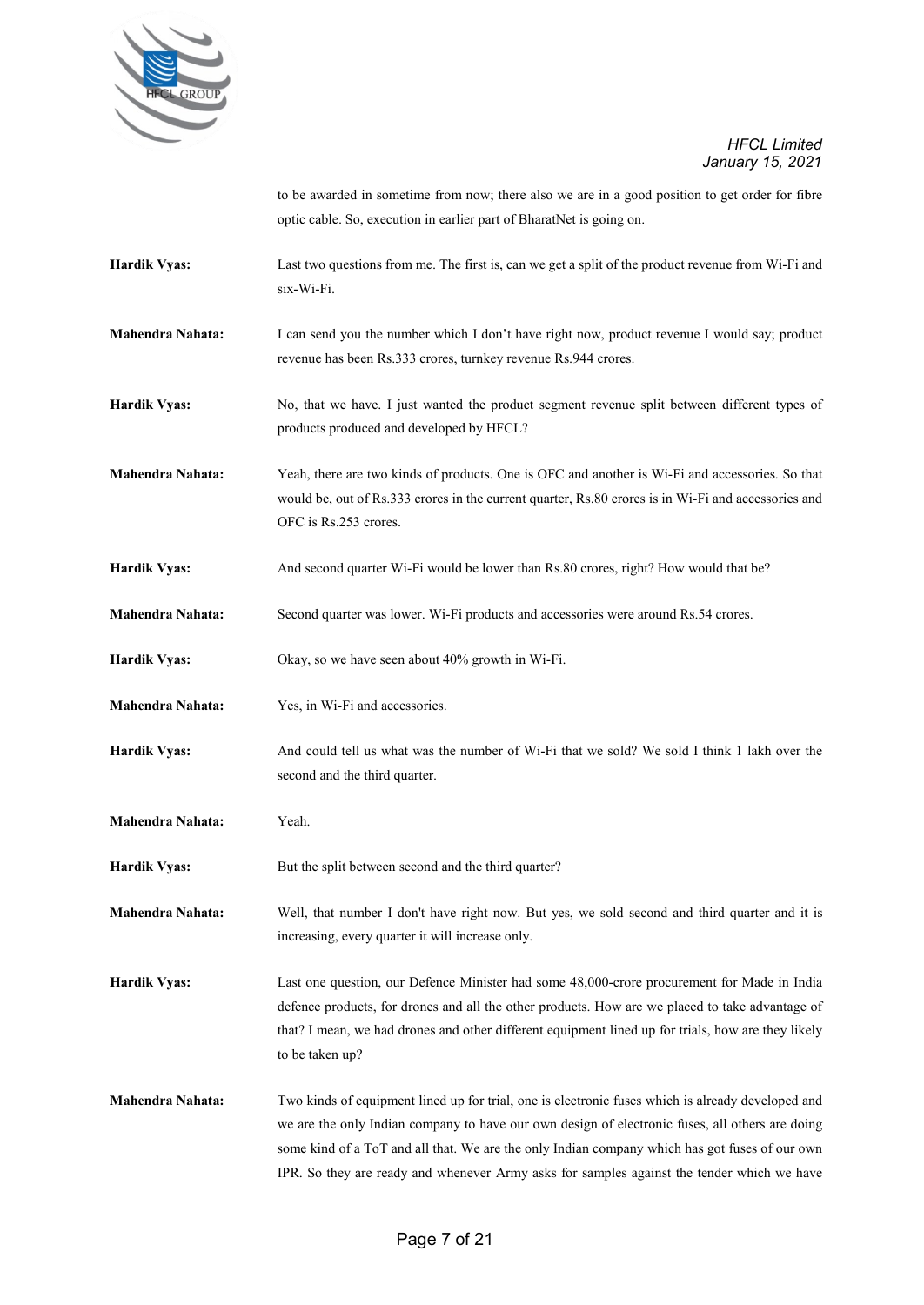

already participated, we are ready to supply the samples for field testing, so they are already there. Night vision devices, couple of types which are already ready, we have participated in tenders and a couple of TECs, technical evaluation on paper and field trial, we have already passed. So now the tenders would be open and we would see the orders how they come up and who wins it. But couple of few tenders we have participated. Some trials have already happened and we have passed those trials, and some are yet to happen. So night vision devices and electronic fuses, these are the two products we have started with and they are ready. Fuses are completely ready and night vision devices few models are ready, few are in R&D stage and would be ready in next few months' time. Then we have participated in another program for upgradation of armored fighting vehicles which are being used by Indian Army. And that UI stage we have participated, now short listing is to be done and then we would participate in RFP. Similarly, we have taken a project for developing software defined radios. There also we participated in UI. I am happy to report that we have been shortlisted there also and that development is going on in Chennai, in company where we will take 50% equity that company is developing it for us and IPR would be owned by HFCL. So these are some of the programs which we have done for defence, and we are not deviating from our area of operation, which is communication and electronics. We are very precisely focused on that, the communication and electronics. Even upgradation program for the armored fighting vehicles. Our scope of work for HFCL is going to be these electro optic devices, night vision devices and telescopic devices and all those kinds of things. The rest, of the work which is really not electronic or communication will be done by our foreign partners.

- **Hardik Vyas:** Okay. So we could see execution, I mean, order booking and translating to revenues after two or three quarters from these things?
- **Mahendra Nahata:** I would say looks like, yes, two quarters at least looks like.

**Hardik Vyas:** Okay. Last question, what is the status of BSNL?

**Mahendra Nahata:** Look, BSNL status, though we haven't done much of the business with BSNL. What business we have with BSNL is for NFS, where, BSNL is only pass way agency. If you ask me the status of BSNL, I think we see that it should improve in future.

**Moderator:** Next participant is Deepak Poddar from Sapphire Capital.

**Deepak Poddar:** We are talking about the telecom sector, the buoyancy in the sector and next 2-3 years should be quite good with the 4G, 5G and about other offerings as well as the 5G FTTH. So the kind of revenue that we are seeing, do you see some sustainability in the kind of revenue or margins that we are doing or in the margins there are some things that the cost is lower that will come back in the coming quarter. So if you can throw some light on it would be quite helpful.

**Mahendra Nahata:** Good question Deepak, thanks a lot. Look one thing is clear that there is demand and demand is going to increase because of the various projects which I talked about. Now about sustainability,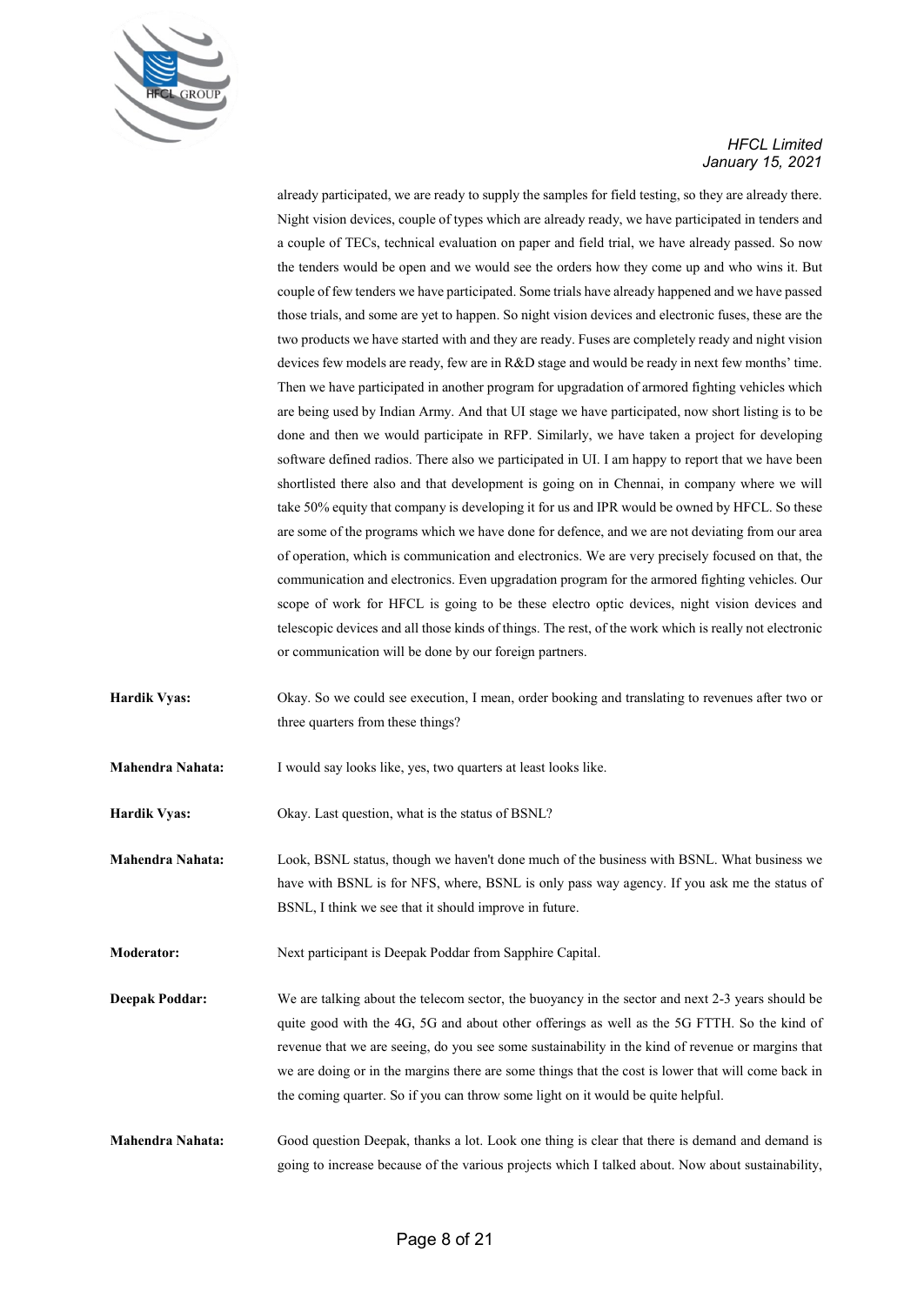

as I talked about in my opening remarks, our effort is to increase our revenue by our own designed products and that's why we are investing so much on R&D. In fact, we have a R&D center in Delhi, Gurgaon. We are doing partnership R&Ds, contract R&Ds with number of other companies. We have taken equity in companies which do R&D and getting them design products for us. We are to open a new R&D center in Bangalore and hopefully this would be operational from the month of April. The whole thing is designed to have more of our own products which has a higher profitability. In fact, as we go in for our own products and selling those products in India and then possibly abroad also, I feel, that is my judgment, that our profit margins are going to increase only. If you look at the last few quarters, for example, compare the last quarter to this quarter, our EBIDTA margin has grown from 12% to 13.8% so almost 1.8% jump. PBT has gone from 8.11% to 8.9% and this margin growth is there because of this particular focus as I talked about. An important point is that the products which we design are absolutely international class, for example Wi-Fi systems, unlicensed band microwave radios, they are being used by large operators in India and without any glitch, without any problems, quality is as good as any world-class company. We have already designed the next version of this equipment which is Wi-Fi 6 which is 5G compatible and nobody has attempted that design in India till now to my knowledge. So with the increase in our own product range, which I talked about, like Wi-Fi, like unlicensed band radios or routers we designed, we are getting designed for switches, the software defined radios, high-capacity radio relay, ground surveillance radar for border surveillance, so on and so forth. As the revenues increase from these areas the profitability will certainly be better than what it is today and that is the whole focus of ours at this point of time, to increase our profitability from our own designed products. So would be fiber optic cable. Now fiber optic cable we have a competitive advantage. I would say we are amongst the two largest cable manufacturers of the country. I may be the largest also, but I don't know the fact how much other guy produces, so I wouldn't say that, but yes, we are definitely amongst the two largest. And that kind of a large volume manufacturing gives us better handle on procuring the raw material, whether it is fiber, partly we produce, large quantity we buy from outside also and other raw materials. It gives us a better competitive edge. And as we go on producing more amount of fiber optic cable by increasing enhancing our capacity, we will have even higher handle on the volume of raw material procured, which will give us a price advantage. So, all these our own products, large volume of fiber optic cable production, leading to economies of scale, new designs of fiber optic cables, which are for export market, so those all would result in better revenues as well as better profitability and sustainability and revenue profitability, both.

**Moderator:** We move on to the next participant. Next question is from the line of Jimit Shah for ICICI Bank. Please go ahead.

**Jimmit Shah:** Hi, Sir, thank you for the opportunity. Just have a couple of questions. First is on the working capital cycle, if I could get your comment on the debtor days currently and how have you seen the situation improving in the nine months?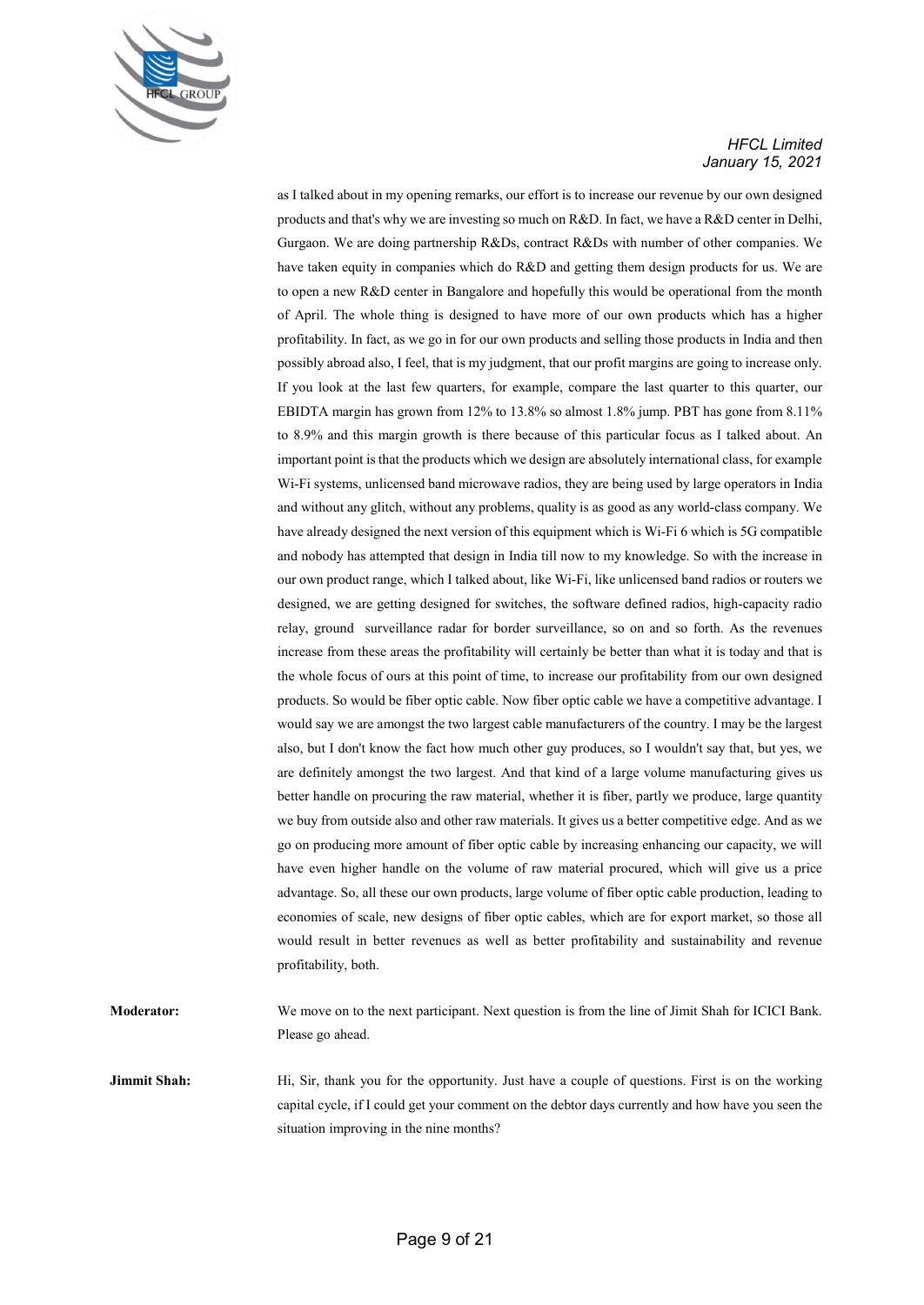

| <b>Mahendra Nahata:</b> | The working capital cycle continues to be same what it was in the second quarter and I'll give you<br>the number, it's about 114 days. Net working capital cycle is 114 days, almost equivalent to what<br>we had last quarter. But if you compare with the last financial year, it has gone up by 20 days<br>because of the fact that COVID and all that have resulted in a lot of payment delays and those<br>kinds of situations, it has gone up. But I think we would be able to correct this situation in next<br>three to four months' time and this will again improve. |
|-------------------------|--------------------------------------------------------------------------------------------------------------------------------------------------------------------------------------------------------------------------------------------------------------------------------------------------------------------------------------------------------------------------------------------------------------------------------------------------------------------------------------------------------------------------------------------------------------------------------|
| Jimmit Shah:            | The debtor days, currently what are the debtor days if you can tell?                                                                                                                                                                                                                                                                                                                                                                                                                                                                                                           |
| <b>Mahendra Nahata:</b> | Debtor days would be I would say roughly about 4 to 5 months.                                                                                                                                                                                                                                                                                                                                                                                                                                                                                                                  |
| Jimmit Shah:            | Second question is more from a sectoral point of view. All of us are aware that the Government<br>has come up with the production linked incentive and they have earmarked around Rs.12,000 odd<br>crores for telecom products and considering our product portfolio and what the Government is<br>planning to do, do we see any scope in that from an HFCL standpoint?                                                                                                                                                                                                        |
| <b>Mahendra Nahata:</b> | We should definitely have that scope. I have not seen that scheme in detail but any manufacturer<br>which produces indigenously like what we do and has a very strong focus on that, I think we should<br>have a reasonably good advantage coming out of that though I have not seen the scheme in detail<br>right now.                                                                                                                                                                                                                                                        |
| <b>Moderator:</b>       | Next question is from the line of Karan Deol from UVI Investments.                                                                                                                                                                                                                                                                                                                                                                                                                                                                                                             |
| <b>Karan Deol:</b>      | Can you throw some light on the fiber prices that are prevailing right now?                                                                                                                                                                                                                                                                                                                                                                                                                                                                                                    |
| Mahendra Nahata:        | Fiber prices could be different for different people, not same for everybody. Currently, the fiber<br>prices, current fiber prices in the market what we buy it is around Rs.250 per fiber kilometers.                                                                                                                                                                                                                                                                                                                                                                         |
| <b>Karan Deol:</b>      | How much, I didn't get you?                                                                                                                                                                                                                                                                                                                                                                                                                                                                                                                                                    |
| Mahendra Nahata:        | Rs.250 per kilometer.                                                                                                                                                                                                                                                                                                                                                                                                                                                                                                                                                          |
| <b>Karan Deol:</b>      | That has reduced from the previous quarter?                                                                                                                                                                                                                                                                                                                                                                                                                                                                                                                                    |
| <b>Mahendra Nahata:</b> | Yeah, previous quarter was bit high. It has reduced a bit but I think now they have stabilized. I<br>don't expect it to go down any further but now it may be Rs.250 for me, it may be Rs.270 for<br>somebody else and Rs.280 or Rs.300 for somebody else. It all depends on your quantity you buy<br>and the volume discount you get from the suppliers but for us it is around that at this point of time.                                                                                                                                                                   |
| <b>Karan Deol:</b>      | Is there any specific reason this quarter the margins have increased, anything that you can point<br>out?                                                                                                                                                                                                                                                                                                                                                                                                                                                                      |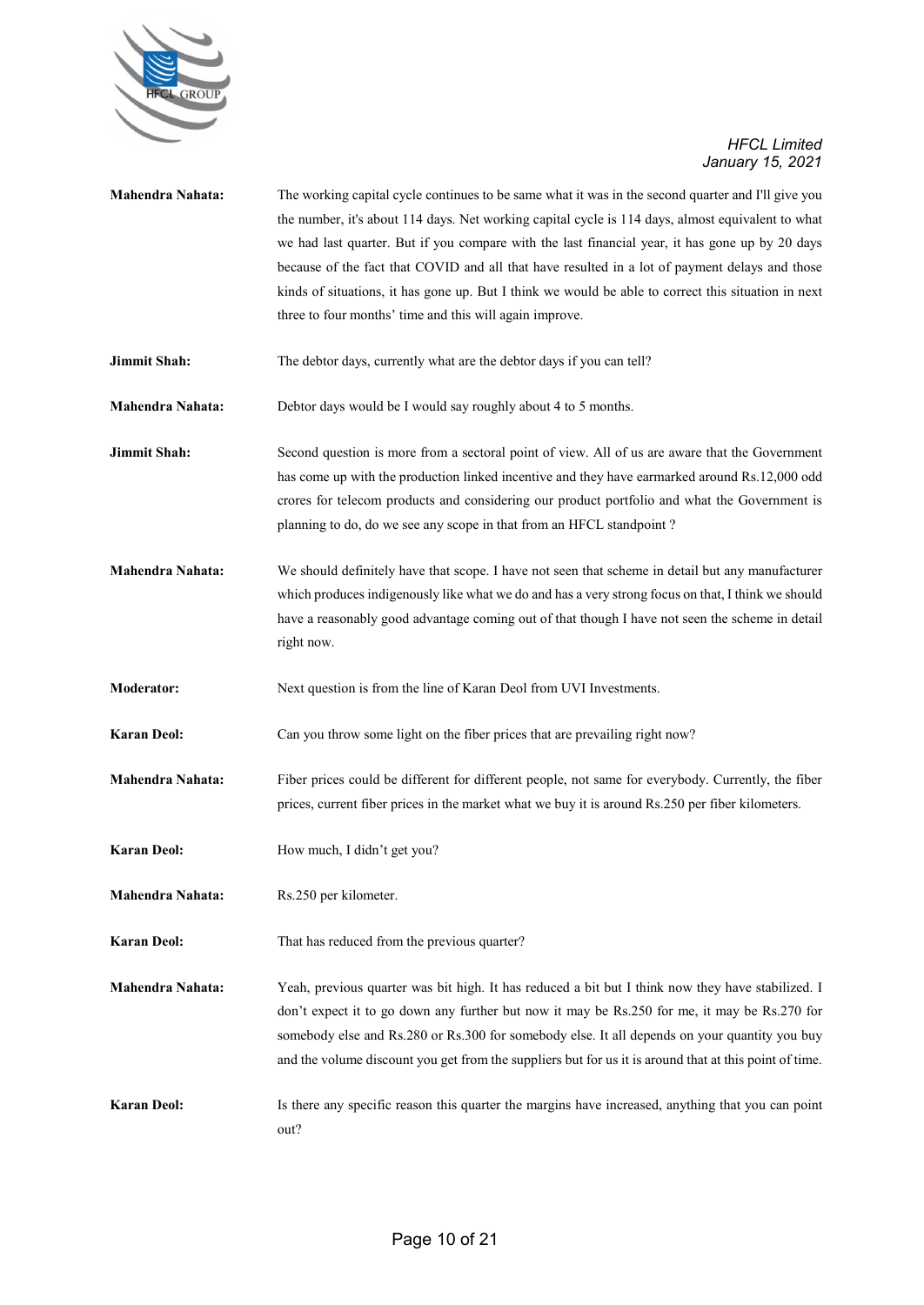

| <b>Mahendra Nahata:</b> | Margins have increased one, as I said; one is that higher volume of revenue because that also<br>contributes, then our own products Wi-Fi and all that accessories that concludes to higher margin.<br>Fiber-optic cable also, certain orders are getting executed which are at a better prices and the                                                                                                                                                                                                                                                                                                                                                                                                                                                                                                                                                                                        |
|-------------------------|------------------------------------------------------------------------------------------------------------------------------------------------------------------------------------------------------------------------------------------------------------------------------------------------------------------------------------------------------------------------------------------------------------------------------------------------------------------------------------------------------------------------------------------------------------------------------------------------------------------------------------------------------------------------------------------------------------------------------------------------------------------------------------------------------------------------------------------------------------------------------------------------|
|                         | decrease in fiber price and all that helped us to increase the margins.                                                                                                                                                                                                                                                                                                                                                                                                                                                                                                                                                                                                                                                                                                                                                                                                                        |
| <b>Karan Deol:</b>      | Is this margin sustainable in the short term?                                                                                                                                                                                                                                                                                                                                                                                                                                                                                                                                                                                                                                                                                                                                                                                                                                                  |
| <b>Mahendra Nahata:</b> | It is sustainable and our whole effort is to take it northwards not only sustainable our effort is to<br>increase it.                                                                                                                                                                                                                                                                                                                                                                                                                                                                                                                                                                                                                                                                                                                                                                          |
| <b>Karan Deol:</b>      | Promoter pledge issue?                                                                                                                                                                                                                                                                                                                                                                                                                                                                                                                                                                                                                                                                                                                                                                                                                                                                         |
| <b>Mahendra Nahata:</b> | Promoter pledge issue as I have been saying all the time that this balance pledge of shares what<br>we have is against the loan taken by the Company. It's not against any loan taken by promoters,<br>not even a penny and those conditions for which we had given the pledge long back those have<br>already been fulfilled. We have already applied to the banks to release that pledge and as I<br>understand the lead bank has already cleared that. Now it is going in the committees of other banks<br>to follow what lead bank has already cleared. It is a process as you know banks to give away<br>security takes little time. So it is in process, lead bank has already cleared it. I hope by the time we<br>meet next time we should be through.                                                                                                                                 |
| <b>Karan Deol:</b>      | You have decided to expand your FTTH production by 33%? Was the response very overwhelming<br>that you have to take this decision and what sort of revenue do you get from Bharti Airtel regarding<br>FTTH?                                                                                                                                                                                                                                                                                                                                                                                                                                                                                                                                                                                                                                                                                    |
| Mahendra Nahata:        | I wouldn't go into which customer gives how much revenue but yes, we had overwhelming<br>response that's why we increased our capacity first by establishing a factory in Hyderabad, 30,000<br>km per month and then expanding it another one-third by another 10,000 km per month in the next<br>few months' time, 2-3 months' time and we have large queries from export also, for export<br>requirement also. I am pretty hopeful that we should be able to export also in a large quantity so<br>sensing that kind of a demand we have increased our capacity because if we don't increase and<br>order comes and then you tell the customer that I will supply 6 months later that doesn't work. So<br>it is better to increase the capacity in advance and make sure that these orders when they come we<br>are able to supply for which we are in reasonably good stage of negotiation. |
| <b>Karan Deol:</b>      | Is Bharti Airtel also one of your key clients or you mainly cater to Jio?                                                                                                                                                                                                                                                                                                                                                                                                                                                                                                                                                                                                                                                                                                                                                                                                                      |
| <b>Mahendra Nahata:</b> | We supply lot of fiber-optic cable to them, yes we are supplying.                                                                                                                                                                                                                                                                                                                                                                                                                                                                                                                                                                                                                                                                                                                                                                                                                              |
| <b>Moderator:</b>       | Next question is from the line of Deepak Srinivasan from Aryan Share & Stock Brokers.                                                                                                                                                                                                                                                                                                                                                                                                                                                                                                                                                                                                                                                                                                                                                                                                          |
| Deepak Srinivasan:      | Regarding the receivables, has it been reduced or is it maintained the same level because we had<br>an increase in the receivables last time?                                                                                                                                                                                                                                                                                                                                                                                                                                                                                                                                                                                                                                                                                                                                                  |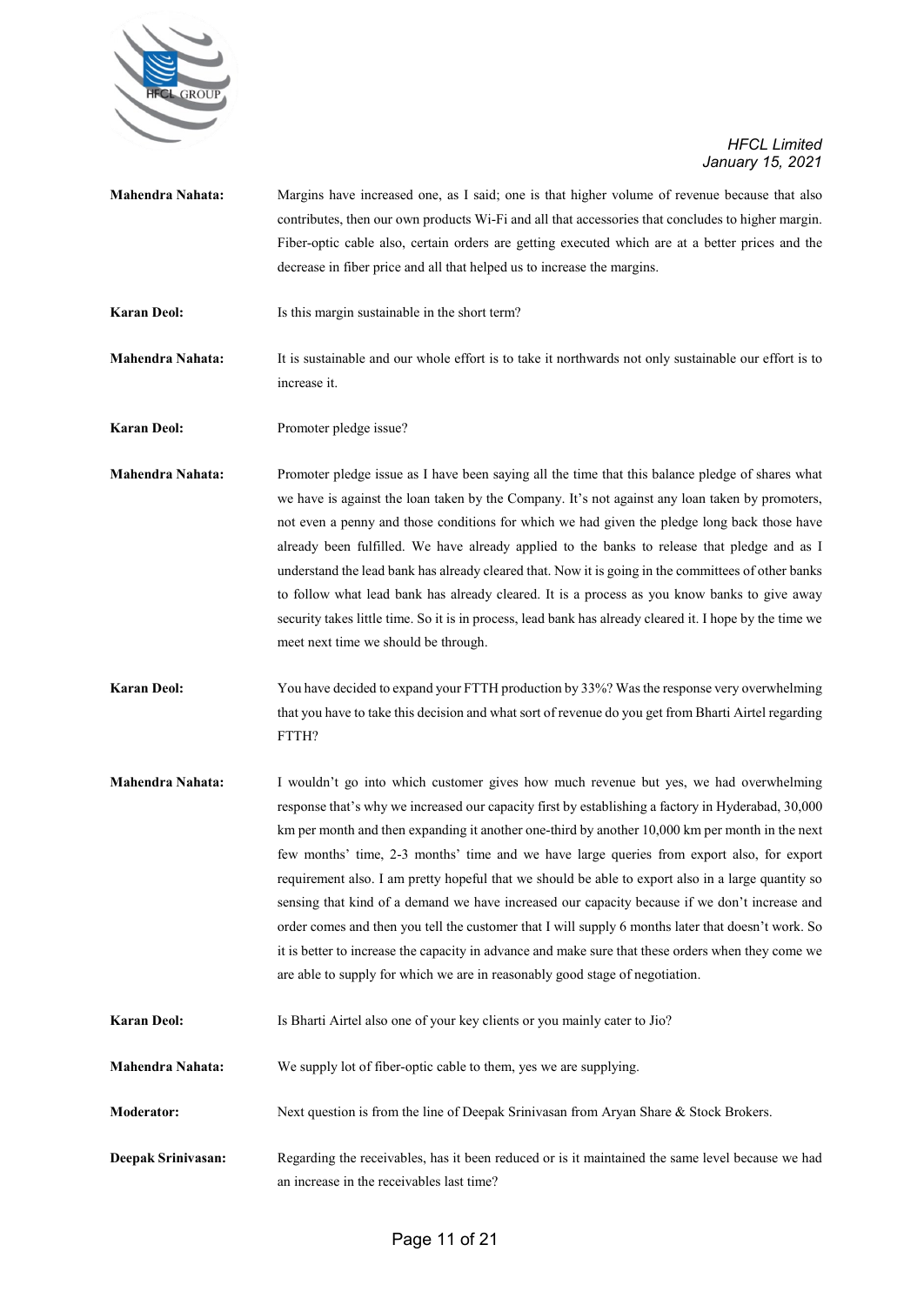

- **Mahendra Nahata:** It is still maintained at that level. Maybe if there were, there could be some increase only because of lot of supplies has been made in the last 15 days of the last month. It has increased a bit but reason of increase is nothing but the payments are milestone based. As the milestones get completed, we keep on receiving our money. It is a very temporary phenomena and I expect by the end of the first quarter of the next year this receivable would be starting to decrease.
- **Deepak Srinivasan:** Is there any bad debts, new bad debts?

**Mahendra Nahata:** No, we don't have any bad debts. May be very small / negligible amounts, which should not impact anything.

**Moderator:** Next question is from the line of Saket Kapoor from Kapoor & Company.

**Saket Kapoor:** Can you give the idea, when you say that, you are preparing the roadmap for margins moving northwards. On a blended basis what is our next stoppage for the margins to stabilize like from these levels where is our first increase in margins?

- **Mahendra Nahata:** Mr. Kapoor it would not be wise for me to give a forward-looking statement that where the percentage going. I can only tell you that we are taking steps to definitely increase our margins and I have also outlined that how they would increase from the product revenue like for example innovation, R&D, our own products, our own IPR which can be sold in India and abroad. Fiberoptic cables because of economies of scale, and better expense control. These are the reasons why the margins would increase but to put a number would not be right thing for me to do right now.
- **Saket Kapoor:** It will be mainly the product part that is going to contribute to the accelerated margins that we are anticipating?
- **Mahendra Nahata:** Product including fiber-optic cables, yes, you are right.

Saket Kapoor: Including optic fiber cable. That means the value-added cables you are talking to or the plain because the OFC prices I think so are still hovering in a narrow lower band only and they have not moved on.

**Mahendra Nahata:** We are talking all kinds of cables, value-added cables, fiber to home cables, normal cables; we are talking of all kind of cables.

**Saket Kapoor:** Your investor presentation articulated about this O&M of operations and maintenance of I think Rs.1,600 or Rs1,580 crores. What has been the contribution for quarterly this 9-months? How will this plan out further?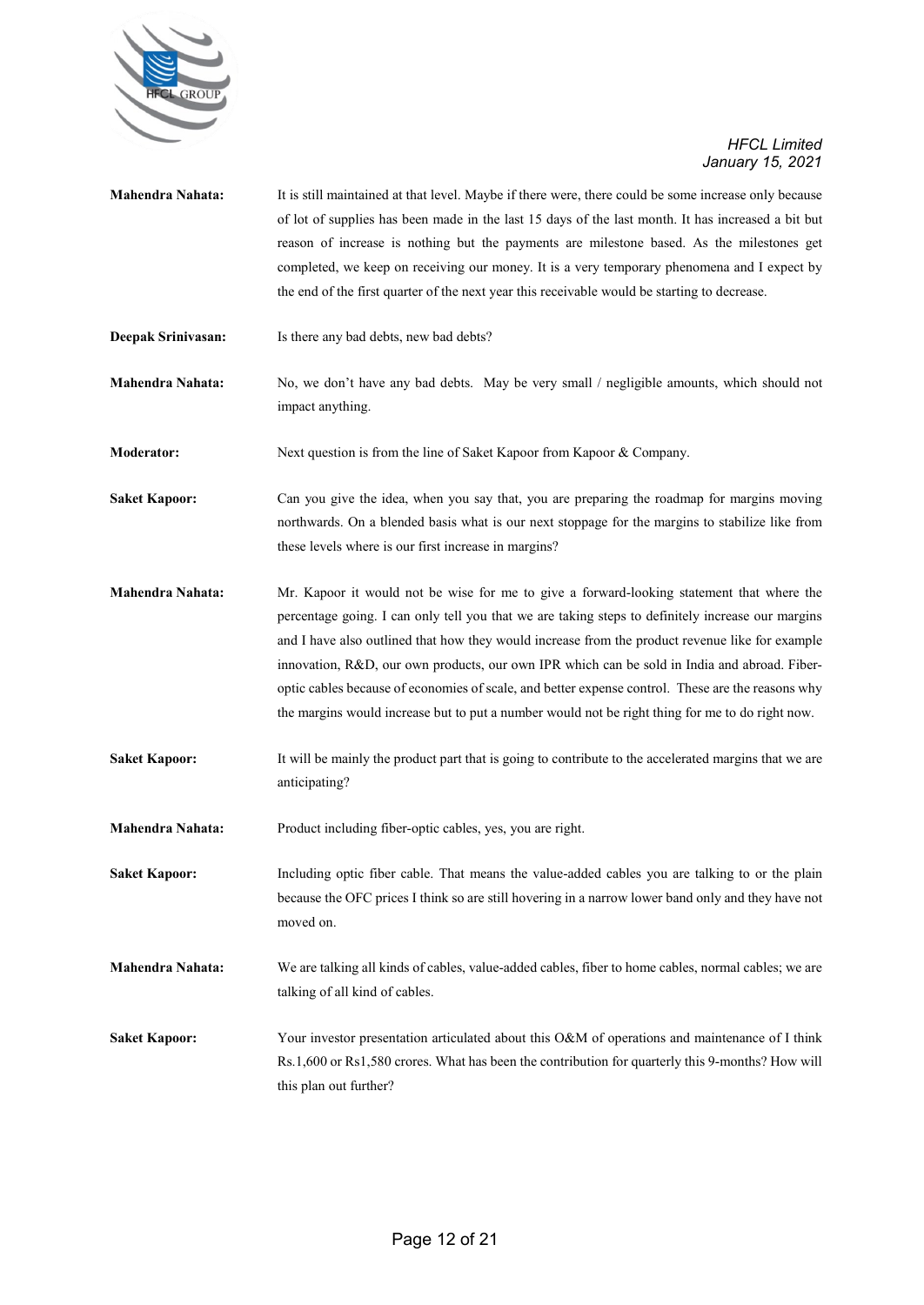

| Mahendra Nahata:        | Current nine-months it was Rs.60 crores but these would increase in future because the O&M kicks      |
|-------------------------|-------------------------------------------------------------------------------------------------------|
|                         | in after some period of execution and the major projects which are under execution O&M would          |
|                         | kick in as the projects are finished. I would say major revenue from O&M would start coming           |
|                         | from 2 years from now.                                                                                |
| <b>Saket Kapoor:</b>    | Currently that Rs.7,300 crore order book, Rs.1,580 crore is inclusive of that or that is a separate?  |
| <b>Mahendra Nahata:</b> | You are right.                                                                                        |
| <b>Saket Kapoor:</b>    | Where I am right, it is inclusive of Rs.1580 crore or exclusive of that?                              |
| <b>Mahendra Nahata:</b> | Yes, inclusive.                                                                                       |
| <b>Saket Kapoor:</b>    | As has been the case you are speaking to investors and guiding us in the business verticals of the    |
|                         | Company; as a prudent management we would also request you that the board should also try to          |
|                         | come up with dividend distribution policy. That means how are you going to utilize the cash going     |
|                         | forward? If you could give the investors a ballpark.                                                  |
| <b>Mahendra Nahata:</b> | It is for the board to decide. I can't speak for the same at the moment.                              |
| <b>Saket Kapoor:</b>    | But the proposal should move from the promoter, you have walk-the-talk.                               |
| <b>Mahendra Nahata:</b> | It can move from the promoter or it can move from any other board member also not necessary           |
|                         | from the promoter. Every board member is free to give his views. Right now we haven't had any         |
|                         | discussion about that. Whenever we have any discussion, I would definitely let all the shareholders   |
|                         | to know and that would be mandatory for me to inform stock exchange and all that. Whenever any        |
|                         | such thing is happening, everybody would be able to know. Right now, there has not been any           |
|                         | discussion either this side or that side.                                                             |
| <b>Moderator:</b>       | Next question is from the line of Chetan Cholera from Pragya Equities.                                |
| <b>Chetan Cholera:</b>  | Whether it's right or wrong, there is a wrong perception created about the Company because of         |
|                         | the last boom of tech. What steps we are taking to change the perception of the Company?              |
| <b>Mahendra Nahata:</b> | I don't know you're talking to which period tech boom which was 20 years back. I cannot say           |
|                         | anything what happened 20 years back, but last 20 years, I don't think you have heard the name of     |
|                         | the Company for any wrong reason or any wrong perception, number one. Number two, I think             |
|                         | perception clearing is by the work you do. If I start advertising about myself, I don't think that's  |
|                         | the right thing to do. It's the work you do, which clears the perception and if you look the work of  |
|                         | the Company, the result is in front of you. The kind of revenues we are making, kind of profitability |
|                         | we are making, kind of order book we have, kind of reputed customers we have that speaks for          |
|                         | itself. I don't think it's good for me to start going around and say, I am good-I am good. The work   |
|                         | will tell you whether I am good or bad. Work is in front of you, it's for you to judge whether the    |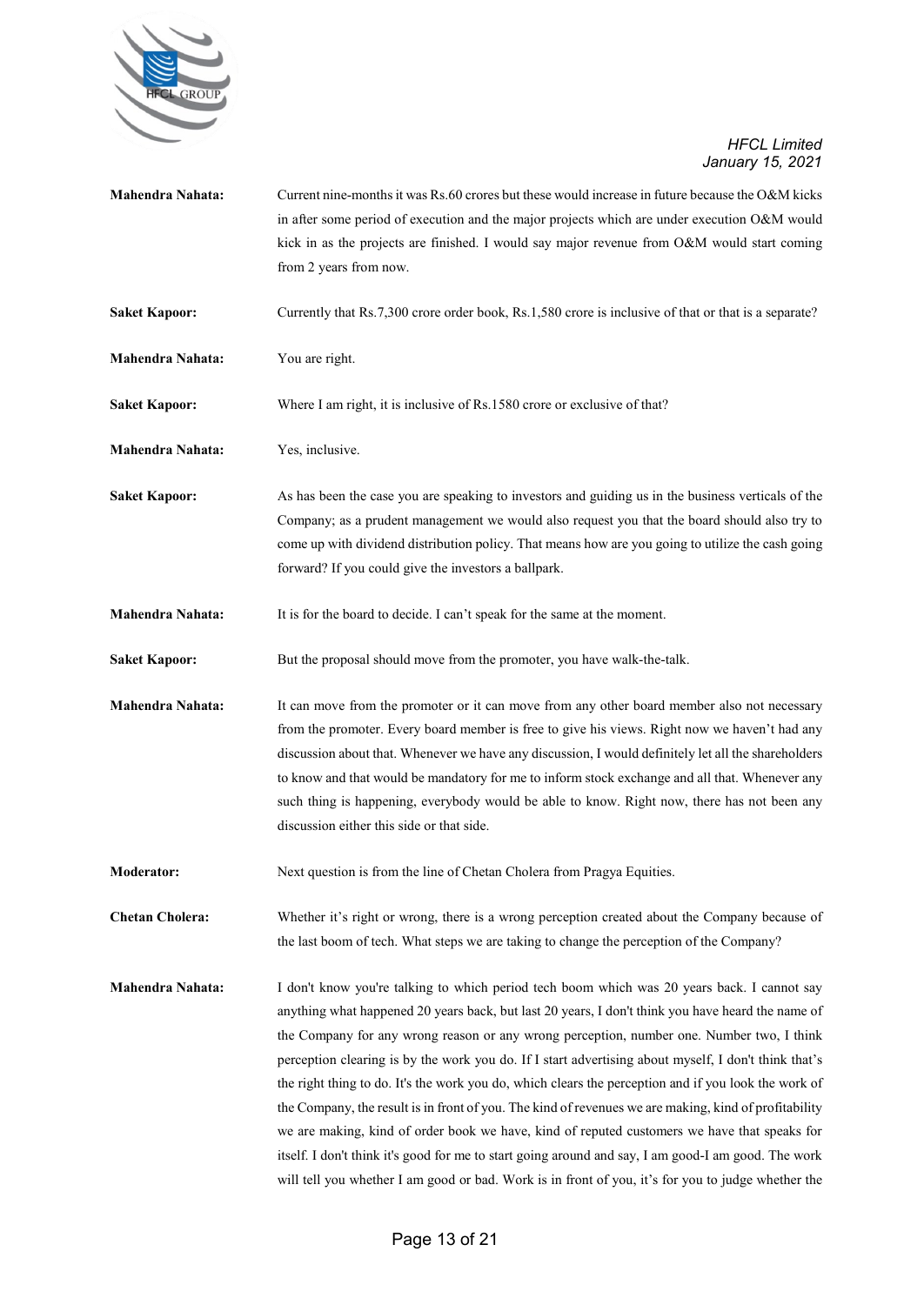

Company is on the right track or not. And that's the way I would put it. Yes, definitely we have started having regular earning calls. We are releasing information about the Company, whatever happens in the Company, any investment, any increase in any capacity order books, larger order books. We are all releasing to the general public, shareholders, stock market so people should be aware about the Company. We are improving our website, those kinds of things we are doing but not that we are going to advertise that we are good, and everybody should listen to that we are good, and nobody would agree if I say. People then believe it. So that's what my effort is to do good work, do better management, better results, better revenue, better profitability that would tell people that yes, the Company is good or bad.

- **Chetan Cholera:** It will be a '*chota muh aur badi baat*' but I just have a simple suggestion. I think if you give some 10% to some good strategic investors, that whole thing will change the perception of that. This is suggestion from my side; you can take whatever way you take it.
- **Mahendra Nahata:** Mr. Cholera I have noted your suggestion and if any good opportunity comes, any good investor proposal comes, we'll definitely work on that.
- **Moderator:** Next question is from the line of Virendra Verma from IVIE Capital Advisors.
- **Virendra Verma:** From a preceding question like last 2 decades, telecom sector has gone through a lot of changes from 2G to 3G to 4G, and now you are talking of 5G. Now what kind of assurance you give to shareholders that the Company is on a right growth path?
- **Mahendra Nahata:** Only way I can answer this question that whenever the technology is changing, we are improving our product range also to keep pace with the technology, 2G-3G-4G-5G. Maybe 5 years from now, you hear 6G. Companies have to continuously upgrade their product range and I'll give few examples. Wi-Fi is the current example Wi-Fi 5, which is also the current product in the market which everybody using, you're using, I'm using that is there, but 5G is coming and Wi-Fi 6 is going to be compatible to 5G. We have already finished design of Wi-Fi 6 and it's already under testing with operators. This is one example, how you keep pace with technology. Then fiber optic cable, you used to have 12 fiber-24 fiber-48 fiber cables. Now we are designing fiber optic cables more than 2000 fibers. Again this is required for different new upcoming application so we are designing those kinds of cables. FTTH earlier there was no FTTH. As the FTTH came we have a separate production line for FTTH cables. Microwave radios, 5G would require high bandwidth microwave radios. We have high bandwidth microwave radios in our product range coming up very soon. Military radios, technology is shifting to software defined radios for better sustainability, better secrecy, better encryption. We are designing software defined radios, routers for 5G there would be application of routers and switches, we are designing them. You have to keep ahead or you have to keep yourself at par with the upcoming technologies then only you will be having sustainability and profit and revenues both and that's what we are doing. In another good advantage that it creates a barrier also for entry. For anybody and everybody come into this market and make revenue and profitability would not be so easy because you have to have good R&D,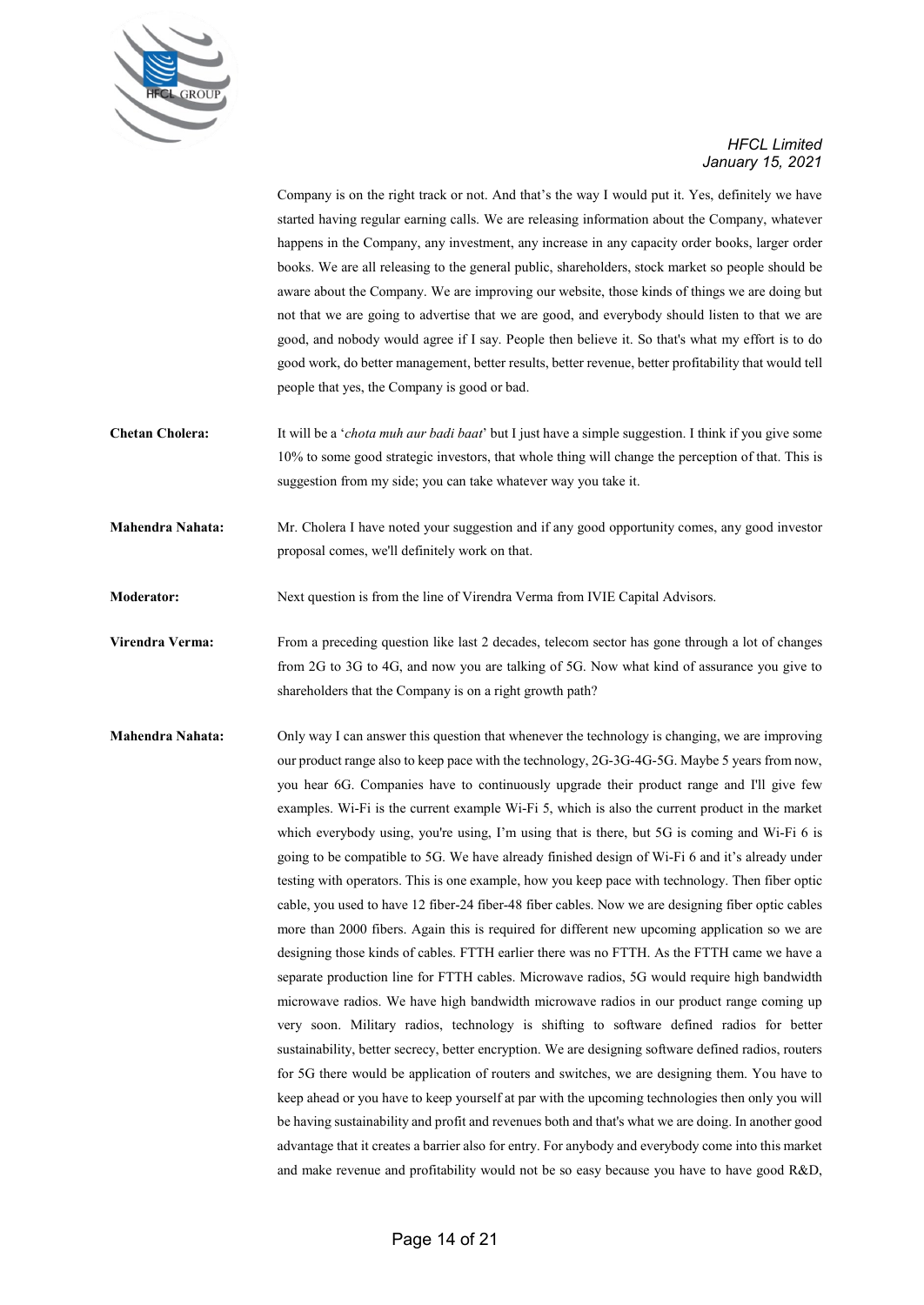

you have to have good technology capability and customer connect, customer believes that you would be able to improve your product range, keeping pace with technology so that he can rely on you as a long-term partner. These are definite attributes and we are constantly following them. That's why you see that there is sustainability in our revenue and improvement in profitability.

- **Virendra Verma:** We have a stake in a media company, AB Corp, that investment is lying for almost 2 decades but neither this investment is our strategic fit nor its adding value to our business. What are your plans for disinvestment?
- **Mahendra Nahata:** We have already written it down to a very low level, some Rs.30-35 crores is the remaining amount we have kept in the Company. We will wait for disinvestment whenever the opportunity arises. We'll try to disinvest it but we have already written it down.

**Moderator:** Next question is from the line of Vivek Gupta from GCL Capital Partners.

- **Vivek Gupta:** Just wanted to understand this new plant of FTTH, by when will it reach 95% capacity and how is the business looking like for this segment for you?
- **Mahendra Nahata:** Plant is already working on that kind of a capacity from this month itself. Of course initially stabilization takes some time so when you talk to 95% capacity, I would say it will achieve in the month of , February . Not too long, February month itself. As your second question was what do we look at the prospect of fiber optic cable, FTTH business isn't it?
- **Vivek Gupta:** Yes.
- **Mahendra Nahata:** This is a very good opportunity. There are two-three reasons. One, Telcos are rolling out FTTH network in the larger cities where there's a good demand. Jio is rolling out, Airtel is supposed to be rolling out and I'm sure looking at that and if investment permits, Vodafone Idea would also do at some point of time. Now, apart from that as I said in my answer to previous question that BharatNet would also have a large scale FTTH connectivity in all the 650,000 villages. That would also lead to a good demand of FTTH cables and equipment associated with that, equipment also would be required, electronic equipment. Third, there is a huge expansion of fiber to home network going on all over the world, Europe, US, Middle East, South-East and Africa would of course follow. There would be increased demand for FTTH cables from all over the world. I see good prospect of FTTH cable market for next some years and that's why apart from our Chennai facility which were falling short of requirement, we added capacity in Hyderabad and we are increasing it further by about 30% because we see a good demand forthcoming and with this kind of demand forthcoming; we believe that we have to increase the capacity in advance because when the supplier wants it, you have to be ready to supply him so that's why we are increasing this capacity. There's a good demand prospect for this now and few years it is.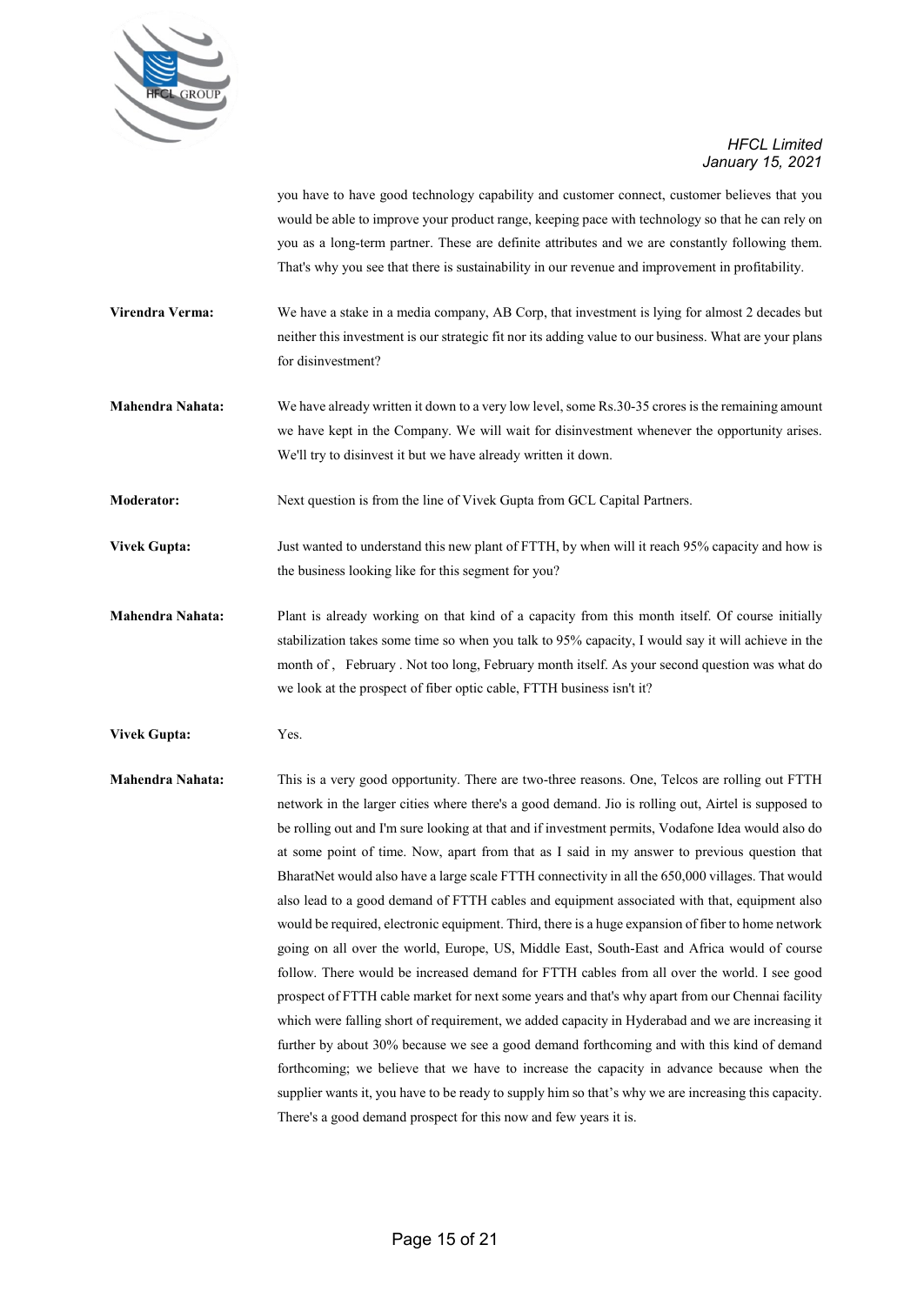

- **Vivek Gupta:** You had mentioned areas of Defence like electronic fuses and night-vision devices. What is the opportunity size like in either of them?
- **Mahendra Nahata:** For the night-vision devices, opportunity is projected, now how much they would buy I don't know because budget and those constraints would always be there for the Government. It's about Rs.40,000 crores in next 7 years, that's the projection. Now actual buyout would be how much that would depend upon how much money they are able to spare for Defence and within Defence, emergency procurements which have happened couple of times this year because of Chinese issues and so many other issues. That is very difficult to comment but size of demand requirement is about this much. Now this may happen in 5 years, this may happen in 8 years but total opportunity size roughly of Rs.40,000 crores. Fuses are also required in huge quantity and opportunity in that segment would be, in my opinion, we'll do a roughly about Rs.1,000 crores every year, roughly about (Rs.1,000+ crores) every year and this is a continuous opportunity because the border situation as such which is there and lot of trials and firings take place. These are all the time required and then we are looking at export market also.
- **Moderator:** Next participant is Srinivas Deepak from Aryan Share & Stock Brokers.
- **Deepak Srinivasan:** We have been seeing that some promoter entities have been picking up some shares from Rs. 8-9 crores to up to Rs.18 crores, MN Ventures and insider trading.
- **Mahendra Nahata:** Not insider trading.
- **Deepak Srinivasan:** Yeah, that picking up in the market,
- **Mahendra Nahata:** Yeah, picking up in the markets is not insider trading.
- **Deepak Srinivasan:** Yeah, that's what, it comes in the SAST in BSE.
- **Mahendra Nahata:** It's an open market purchase
- **Deepak Srinivasan:** It's an open market only but it comes in insider SAST that's how they put it in the BSE website.
- **Mahendra Nahata:** It's not insider trading, not at all. Promoter as well as the Company have made the necessary disclosures which are disseminated by the stock exchanges at their website at appropriate section.
- **Deepak Srinivasan:** This promoter thing will further pick up will take place?
- **Mahendra Nahata:** I don't know at this moment of time, I can't comment on that.
- **Deepak Srinivasan:** This will instill confidence in the Company, that's the reason we are asking this question.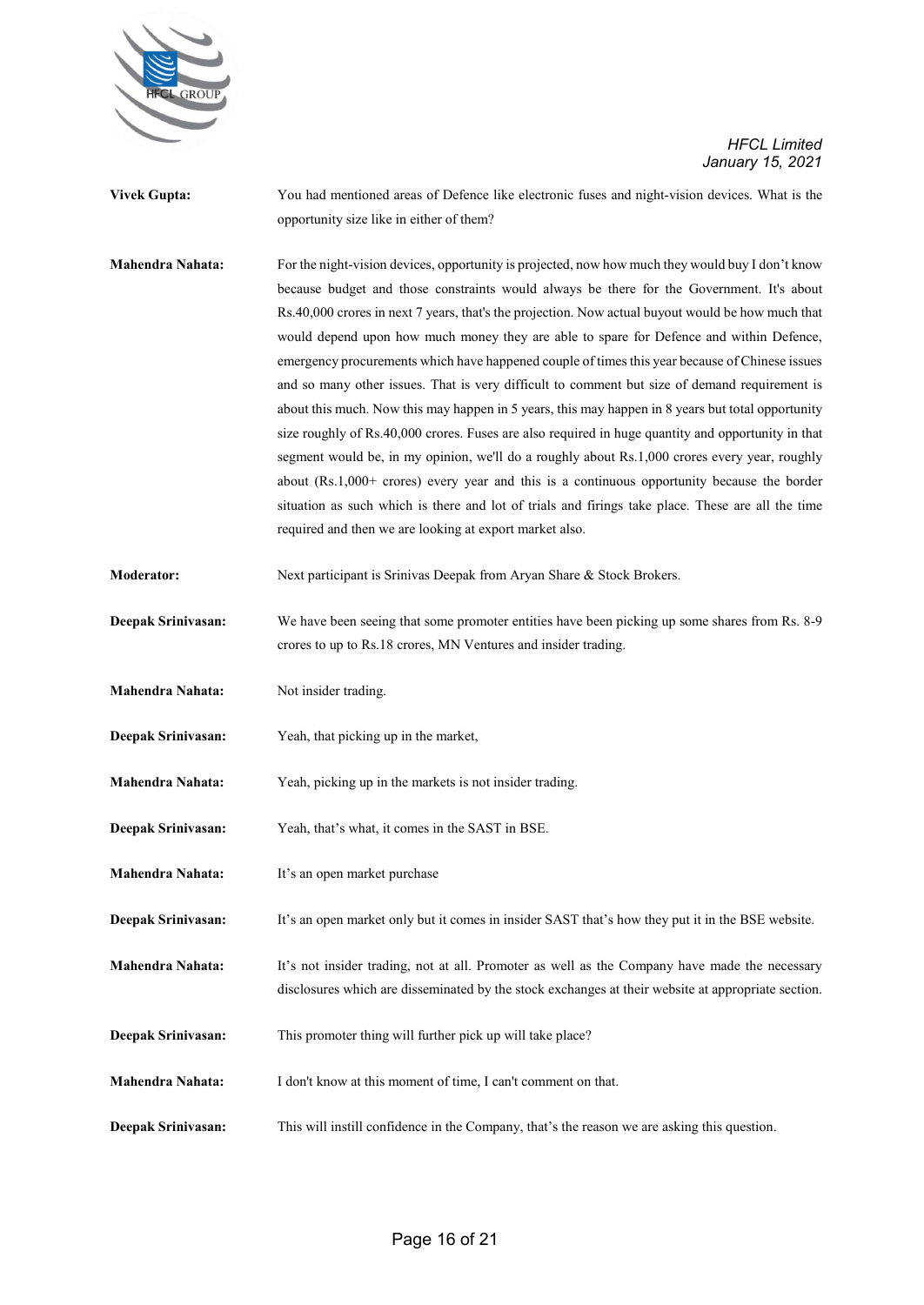

| <b>Mahendra Nahata:</b> | Of course, confidence in the Company would be there as you see the results and the performance<br>of the Company and promoter picked up substantial amount of shares, last few months, substantial<br>amount of shares have been picked up                                                                                                                                                                                                                                                                                                                                                                                                                                                         |
|-------------------------|----------------------------------------------------------------------------------------------------------------------------------------------------------------------------------------------------------------------------------------------------------------------------------------------------------------------------------------------------------------------------------------------------------------------------------------------------------------------------------------------------------------------------------------------------------------------------------------------------------------------------------------------------------------------------------------------------|
| Deepak Srinivasan:      | More than 2 crores of shares have been picked up, that's the reason.                                                                                                                                                                                                                                                                                                                                                                                                                                                                                                                                                                                                                               |
| Mahendra Nahata:        | We are already reaching some level of limit, which is prescribed by SEBI regarding acquisition.                                                                                                                                                                                                                                                                                                                                                                                                                                                                                                                                                                                                    |
| Deepak Srinivasan:      | How will the pledge shares be released? Can we take it as all the pledge shares have been released?                                                                                                                                                                                                                                                                                                                                                                                                                                                                                                                                                                                                |
| <b>Mahendra Nahata:</b> | As I informed last time also the pledge, which was there for certain facilities which Company had<br>taken, which was about 15%-18% of the promoters holding, has already been released. 45% of the<br>equity of the promoter which is pledged with banks or facilities which Company has taken and this<br>is an additional security which Company had given long back and those conditions have already<br>been fulfilled and we have already requested banks to release that pledge. The lead bank has<br>already agreed. Other banks are taking up to their committees for release. As I said earlier, I hope<br>by the time we meet next time, we should have got the release of that pledge. |
| Deepak Srinivasan:      | So that means by next time we should have no pledge for the Company?                                                                                                                                                                                                                                                                                                                                                                                                                                                                                                                                                                                                                               |
| Mahendra Nahata:        | I hope so.                                                                                                                                                                                                                                                                                                                                                                                                                                                                                                                                                                                                                                                                                         |
| Deepak Srinivasan:      | Because we have been picking up stakes so I saw that the pledges have been released also. That's<br>the reason.                                                                                                                                                                                                                                                                                                                                                                                                                                                                                                                                                                                    |
| Mahendra Nahata:        | 18% is already released and, I hope that the balance 45% would also release but there is no risk of<br>this pledge getting invoked because this is an additional security for the loan taken by the<br>Company, we just got primary security, additional securities and all that. There is nothing which<br>should worry any investor that this pledge could be rebound at any point of time, there's no<br>question.                                                                                                                                                                                                                                                                              |
| Deepak Srinivasan:      | It will not flood the market that's what we were worried about?                                                                                                                                                                                                                                                                                                                                                                                                                                                                                                                                                                                                                                    |
| <b>Mahendra Nahata:</b> | How can it be? It's the loan which Company has taken, not promoter has taken any loan and that<br>too our gearing is into only 0.43%. How can there will be any flooding the market where this<br>pledge because this is not a primary security against any loan.                                                                                                                                                                                                                                                                                                                                                                                                                                  |
| <b>Moderator:</b>       | Next participant is Devang Visaria from Atharva Wealth.                                                                                                                                                                                                                                                                                                                                                                                                                                                                                                                                                                                                                                            |
| <b>Devang Visaria:</b>  | One gentleman said how would you change the perception? Are you looking at having a<br>consolidation from Rs. 1/- face value to Rs. 10/-, could there be any situation like that?                                                                                                                                                                                                                                                                                                                                                                                                                                                                                                                  |
| Mahendra Nahata:        | We don't have any such proposal on the table right now Devang.                                                                                                                                                                                                                                                                                                                                                                                                                                                                                                                                                                                                                                     |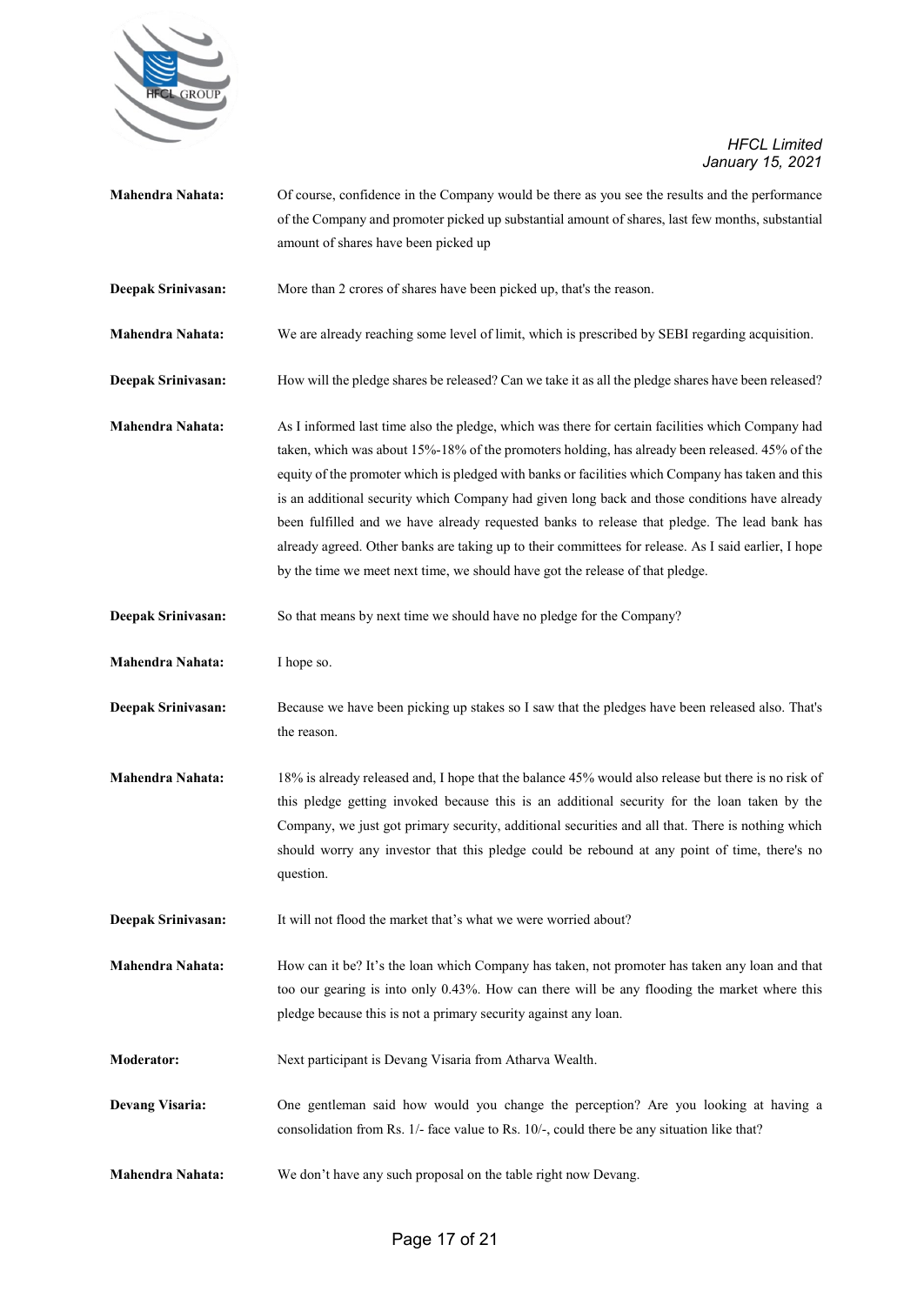

| <b>Moderator:</b>       | Next question is from the line of Saket Kapoor from Kapoor & Company.                                                                                                                                                                                                                                                                                                                                       |
|-------------------------|-------------------------------------------------------------------------------------------------------------------------------------------------------------------------------------------------------------------------------------------------------------------------------------------------------------------------------------------------------------------------------------------------------------|
| <b>Saket Kapoor:</b>    | Just coming to the P&L part about our employee cost and the finance cost. If you could give an<br>idea how are these going to shape up? There have been escalation in the employee cost with the<br>improved turnover and for finance cost also what is our blended cost of funds?                                                                                                                          |
| <b>Mahendra Nahata:</b> | Employee cost has increased with an improved revenue and fresh recruitment for the R&D<br>resources. It has increased and it can increase little bit further because we are recruiting more<br>resources for R&D. There may be some little bit increased further also because of no other activity<br>but R&D. In terms of blended cost of finance, it's about 9.5%.                                        |
| <b>Moderator:</b>       | Next participant is Raju, an Individual Investor.                                                                                                                                                                                                                                                                                                                                                           |
| Raju:                   | Will you be able to advise revenue estimate for next quarter or next couple of quarters?                                                                                                                                                                                                                                                                                                                    |
| Mahendra Nahata:        | I can't make a forward looking statement. Only thing I can say is that we would have sustainability<br>in our revenues.                                                                                                                                                                                                                                                                                     |
| Raju:                   | What is the future expansion plans and impact to revenue?                                                                                                                                                                                                                                                                                                                                                   |
| Mahendra Nahata:        | Future expansion plans, I already said there looking at increasing revenue from fiber optic cables,<br>as we talked about by increasing our product range. Then we are designing more products of<br>ourselves which would increase sales in India and abroad and profitability too. We have plans to<br>introduce more products and acquire more customers to increase our revenue and profitability both. |
| Moderator:              | Next question is from Deepak Mehta an Individual Investor.                                                                                                                                                                                                                                                                                                                                                  |
| Deepak Mehta:           | I hope everyone is doing well in your family and the Company.                                                                                                                                                                                                                                                                                                                                               |
| Mahendra Nahata:        | Absolutely. Right now everybody is well. We had some COVID cases couple of months back but<br>it's all under control now and God willing this pandemic will get away from us in next couple of<br>months.                                                                                                                                                                                                   |
| Deepak Mehta:           | Yes, sure. I wish everyone stay healthy and safe at your end.                                                                                                                                                                                                                                                                                                                                               |
| Mahendra Nahata:        | Thank you and wish you the same to you also.                                                                                                                                                                                                                                                                                                                                                                |
| Deepak Mehta:           | You talked about the total market opportunity of Rs.40,000 crores, so is this for FTTH business?                                                                                                                                                                                                                                                                                                            |
| Mahendra Nahata:        | No, I talked about Rs.40,000 crores for the BharatNet. BharatNet, which includes long distance<br>fiber, its infrastructure, link of cable's, electronics, Wi-Fi as well as optic networks. All put<br>together for BharatNet alone I talked about Rs.40,000 crores market opportunity.                                                                                                                     |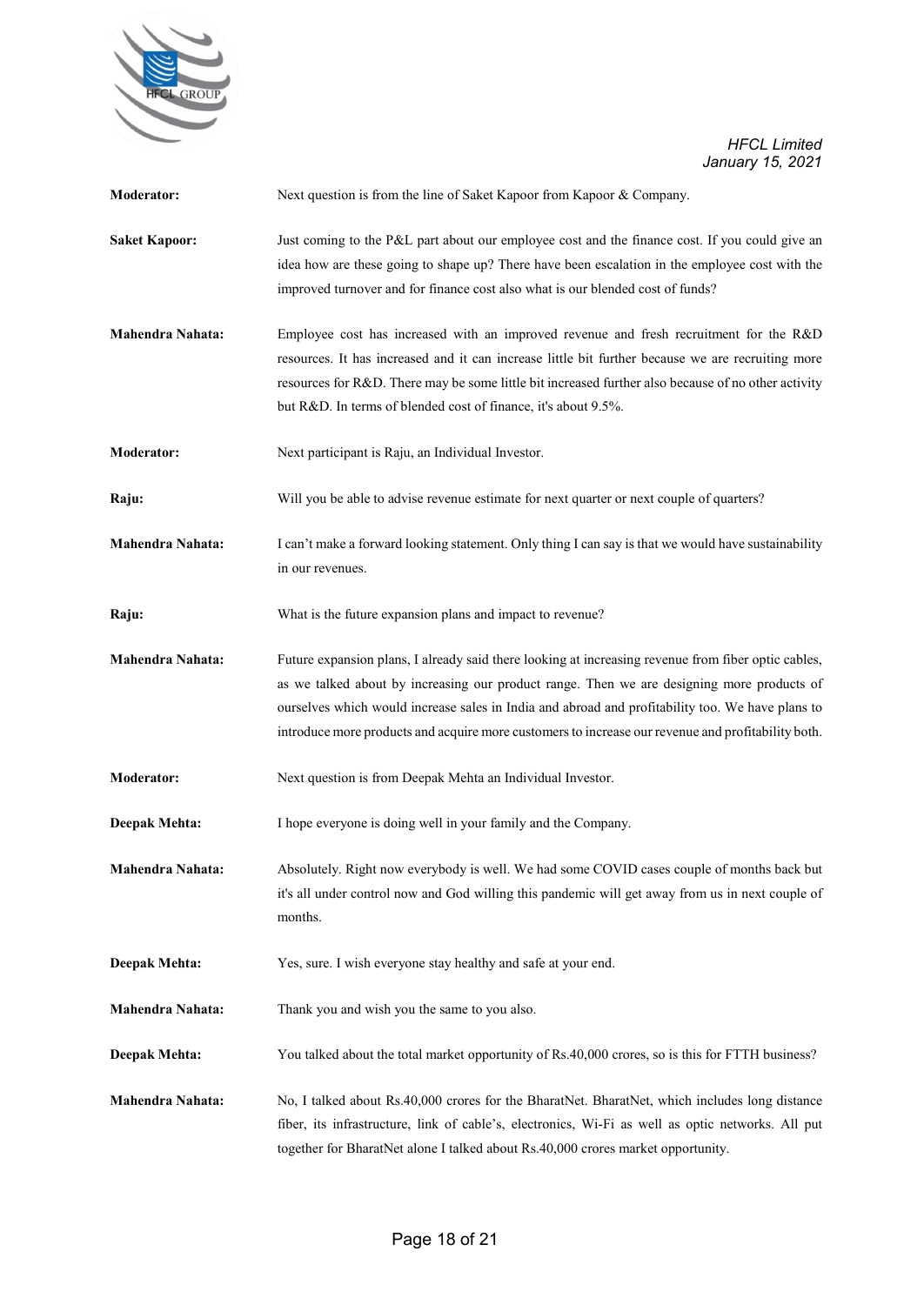

| Deepak Mehta:           | Okay, so what can be the market opportunity for 5G plus FTTH?                                                                                                                                                                                                                                                                                                                                                                                                                                                                                                                   |
|-------------------------|---------------------------------------------------------------------------------------------------------------------------------------------------------------------------------------------------------------------------------------------------------------------------------------------------------------------------------------------------------------------------------------------------------------------------------------------------------------------------------------------------------------------------------------------------------------------------------|
| Mahendra Nahata:        | This would be market opportunity would depend upon when the spectrum takes place or auction<br>takes place and how many operators coming. It's very difficult to say how big would this market<br>opportunity for this 5G, yes but it is going to be substantial in same order of what I talked about<br>BharatNet opportunity. It could be much larger but I am talking about domestic suppliers it could<br>be something around Rs.30,000-Rs.40,000 crores. It's a very rough guess from my side; final<br>numbers are yet to come in. But, yes it could be as large as that. |
| Deepak Mehta:           | And talking about the how competitive our Company in terms of price and quality.                                                                                                                                                                                                                                                                                                                                                                                                                                                                                                |
| Mahendra Nahata:        | Quality, we are as good as anybody in the world; there is absolutely no issue in quality of our<br>product, our telecom products, fiber optic cables or anything. In the terms competitiveness, yes we<br>maintain our competitiveness otherwise we would not be receiving the orders.                                                                                                                                                                                                                                                                                          |
| Moderator:              | Next participant is Utkarsh Somaiya, an Individual Investor.                                                                                                                                                                                                                                                                                                                                                                                                                                                                                                                    |
| <b>Utkarsh Somaiya:</b> | I just wanted to know, what are the current prices of fiber and optic fiber cable per kilometer?                                                                                                                                                                                                                                                                                                                                                                                                                                                                                |
| <b>Mahendra Nahata:</b> | Fiber, I already mentioned for us it is around Rs. 250, now how much are the prices of others I do<br>not know. But it could be Rs. 270-280-300, I do not know. Fiber optic cable depends upon what<br>kind of fiber optic you are talking about but for common denominator of per fiber kilometer of<br>cable it is about Rs. 900 right now.                                                                                                                                                                                                                                   |
| <b>Utkarsh Somaiya:</b> | Rs. 900 per?                                                                                                                                                                                                                                                                                                                                                                                                                                                                                                                                                                    |
| Mahendra Nahata:        | Rs. 900 per fiber kilometer of cable.                                                                                                                                                                                                                                                                                                                                                                                                                                                                                                                                           |
| <b>Utkarsh Somaiya:</b> | I'm a little confused if I remember correctly last quarter, it was around Rs. 4 to 5. So am I getting<br>the metric wrong?                                                                                                                                                                                                                                                                                                                                                                                                                                                      |
| <b>Mahendra Nahata:</b> | No, you're mixing up fiber and fiber optic cable. So fiber optic cable, I am saying when you put<br>all the fibers in the cable, 48 fiber or 96 fiber, all so cable price would not be a common<br>denominator because cable size is different. If you divide it by fiber count and do an averaging, it<br>comes to one Rs. 900 right now, which used to be Rs. 1,000 plus earlier.                                                                                                                                                                                             |
| Utkarsh Somaiya:        | So we have grown our revenue despite fallen realization per unit.                                                                                                                                                                                                                                                                                                                                                                                                                                                                                                               |
| Mahendra Nahata:        | Absolutely because of high quantity.                                                                                                                                                                                                                                                                                                                                                                                                                                                                                                                                            |
| Utkarsh Somaiya:        | Basically our growth is volume based.                                                                                                                                                                                                                                                                                                                                                                                                                                                                                                                                           |
| Mahendra Nahata:        | Yes.                                                                                                                                                                                                                                                                                                                                                                                                                                                                                                                                                                            |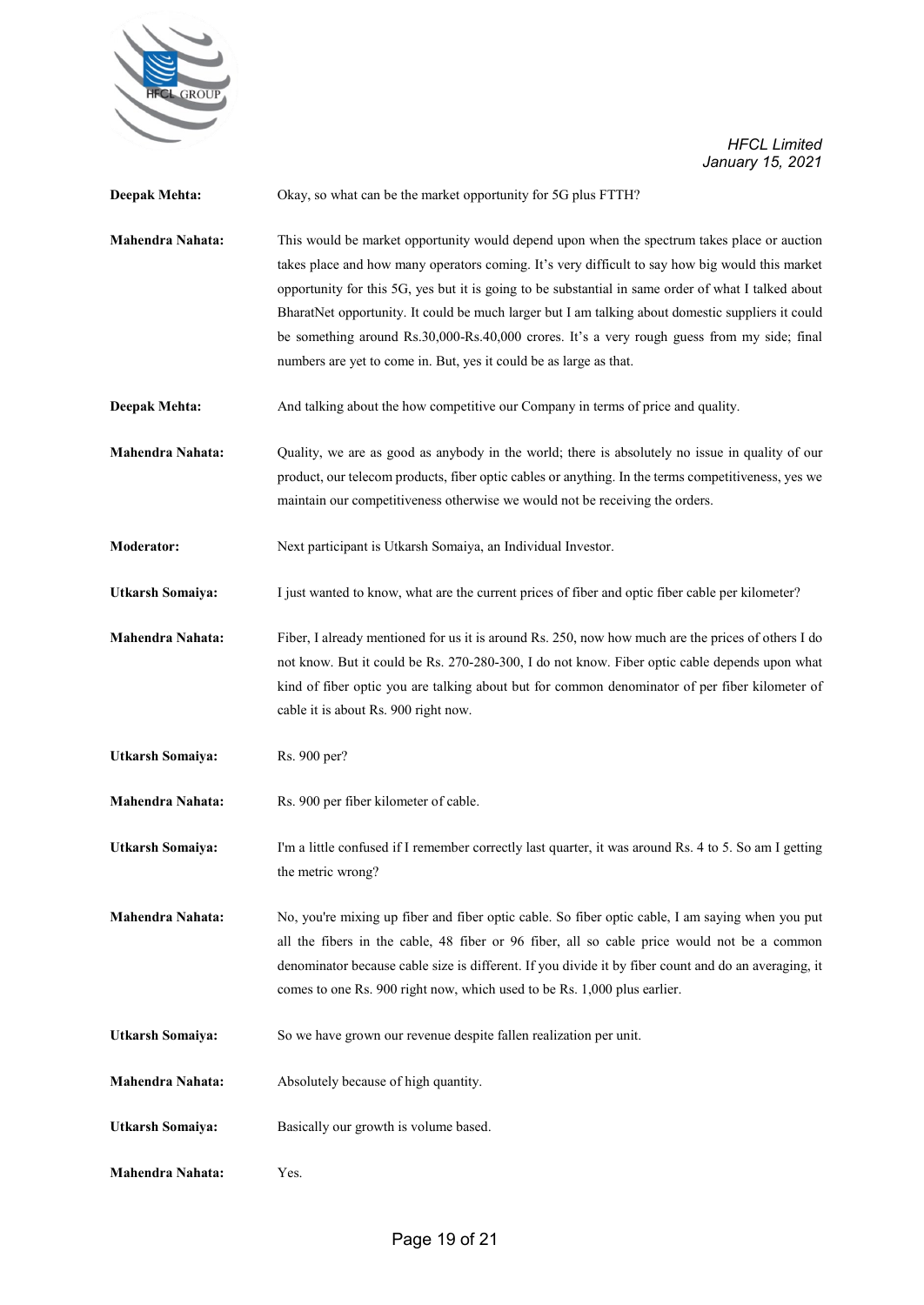

| <b>Utkarsh Somaiya:</b> | Nothing is value based, is that the correct interpretation.                                                                                                                                                                                                                                                                                                                                                                                                                                                                                                                                                                                                                                                                                                                                                                                                                                                  |
|-------------------------|--------------------------------------------------------------------------------------------------------------------------------------------------------------------------------------------------------------------------------------------------------------------------------------------------------------------------------------------------------------------------------------------------------------------------------------------------------------------------------------------------------------------------------------------------------------------------------------------------------------------------------------------------------------------------------------------------------------------------------------------------------------------------------------------------------------------------------------------------------------------------------------------------------------|
| <b>Mahendra Nahata:</b> | Volume based, value based, yes, you're right. It has to be volume based, the market prices go up<br>and down but still if we are there despite market prices have gone down, so we have a higher<br>volume. That's why this growth is here. You're right.                                                                                                                                                                                                                                                                                                                                                                                                                                                                                                                                                                                                                                                    |
| <b>Utkarsh Somaiya:</b> | Just to get one more thing clear regarding the promotional pledge by the end of the quarter, will it<br>come down to zero from around 38%                                                                                                                                                                                                                                                                                                                                                                                                                                                                                                                                                                                                                                                                                                                                                                    |
| Mahendra Nahata:        | Sorry, say that again.                                                                                                                                                                                                                                                                                                                                                                                                                                                                                                                                                                                                                                                                                                                                                                                                                                                                                       |
| <b>Utkarsh Somaiya:</b> | The promoter pledge currently it is around 47%. So will that come down to zero by the end of the<br>quarter? Did I get that correct?                                                                                                                                                                                                                                                                                                                                                                                                                                                                                                                                                                                                                                                                                                                                                                         |
| <b>Mahendra Nahata:</b> | Yeah. Look, banks, whatever pledge we have done as I've been saying again and again, it is against<br>the loan of the Company and the pledge conditions are already been fulfilled. We have already<br>requested banks to release the pledge because the conditions are already fulfilled. Lead bank has<br>already agreed. Other banks have taken the measure to their own committees for internal approvals<br>and if they all agree that it would come down to zero. I have no reason to believe it will not. All<br>the conditions are fulfilled but I cannot make a promise to you right now that it will definitely<br>come down to zero by the next quarter or so because the banks have to approve it. But knowing<br>that lead bank has approved it, we are quite positive that it would be approved because there is no<br>condition which is unfulfilled and banks should release the pledge now. |
| <b>Moderator:</b>       | Next question is from the line of Ketan Shah an Individual Investor.                                                                                                                                                                                                                                                                                                                                                                                                                                                                                                                                                                                                                                                                                                                                                                                                                                         |
| <b>Ketan Shah:</b>      | Whatever you have said is, all about the revenue mix of Indian growth story is my only doubt.<br>How much is the export opportunity in it?                                                                                                                                                                                                                                                                                                                                                                                                                                                                                                                                                                                                                                                                                                                                                                   |
| <b>Mahendra Nahata:</b> | We did Rs.100 crores export in Q3 which was only Rs.39 crores in Q2. In total 9 months of this<br>year we did Rs.163 crores export against the last year for the same period which was of Rs. 75<br>crores. We are focusing more on export from next year onwards, for that we have appointed sales<br>representative in Germany, France, England, and Dubai and in so many countries we are working<br>on to export the cable and on some of the places will make direct recruitment of sales people. So<br>with the whole idea behind that to export more in near future and our internal plan is to go up by<br>300%.                                                                                                                                                                                                                                                                                     |
| <b>Moderator:</b>       | Thank you very much, ladies and gentlemen. That will be the last question for today. I will now<br>hand the conference over to Mr. Nahata for closing remarks.                                                                                                                                                                                                                                                                                                                                                                                                                                                                                                                                                                                                                                                                                                                                               |
| Mahendra Nahata:        | Thanks to all of you. I believe, you would've got a good summary of the way we are working, we<br>are trying to maintain a sustainability and improvement in revenue and profitability. The focus we<br>are put on research and development, innovation resulting in more and more products coming from                                                                                                                                                                                                                                                                                                                                                                                                                                                                                                                                                                                                      |